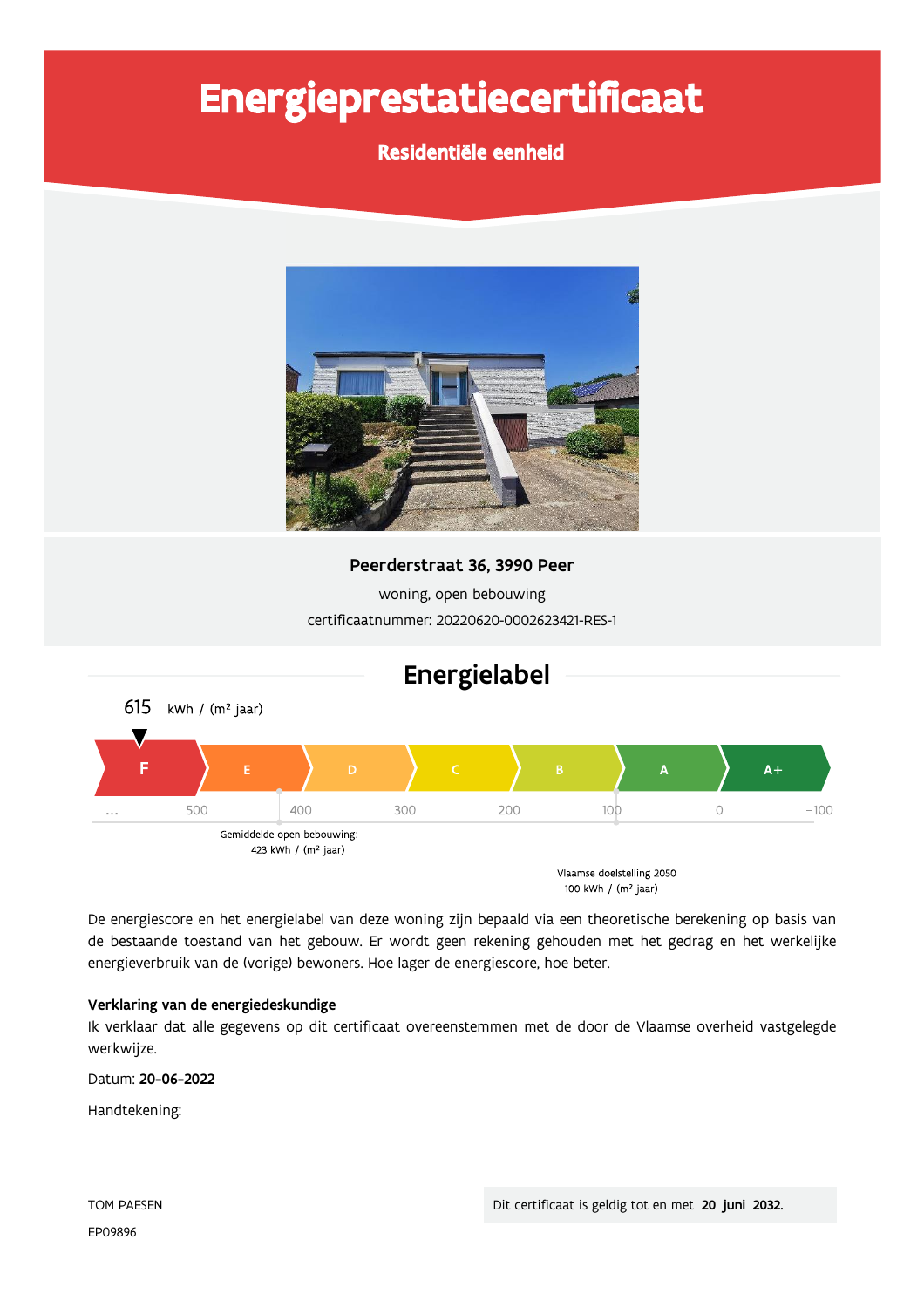## Huidige staat van de woning

Om met uw woning te voldoen aan de energiedoelstelling, zijn er twee mogelijke pistes:

OF

#### $(1)$ Inzetten op isolatie en verwarming

U isoleert elk deel van uw woning tot de én voorziet doelstelling  $\mathbf{u}$ een energie-efficiënte verwarmingsinstallatie (warmtepomp, condenserende ketel. (micro-)WKK. efficiënt warmtenet  $\bigcap_{ }$ decentrale toestellen met een totaal maximaal vermogen van 15 W/m<sup>2</sup>).

#### $2^{\circ}$ Energielabel van de woning

U behaalt een energielabel A voor uw woning(= energiescore van maximaal 100 kWh/(m<sup>2</sup> jaar)). U kiest op welke manier u dat doet: isoleren, efficiënt efficiënt ventileren, verwarmen, zonne-energie, hernieuwbare energie ...



Aanwezig

Koeling en zomercomfort

Kans op oververhitting Buitenzonwering aanwezig



Geen systeem aanwezig Luchtdichtheid

Niet bekend



Zonne-energie

Geen zonneboiler of zonnepanelen aanwezig

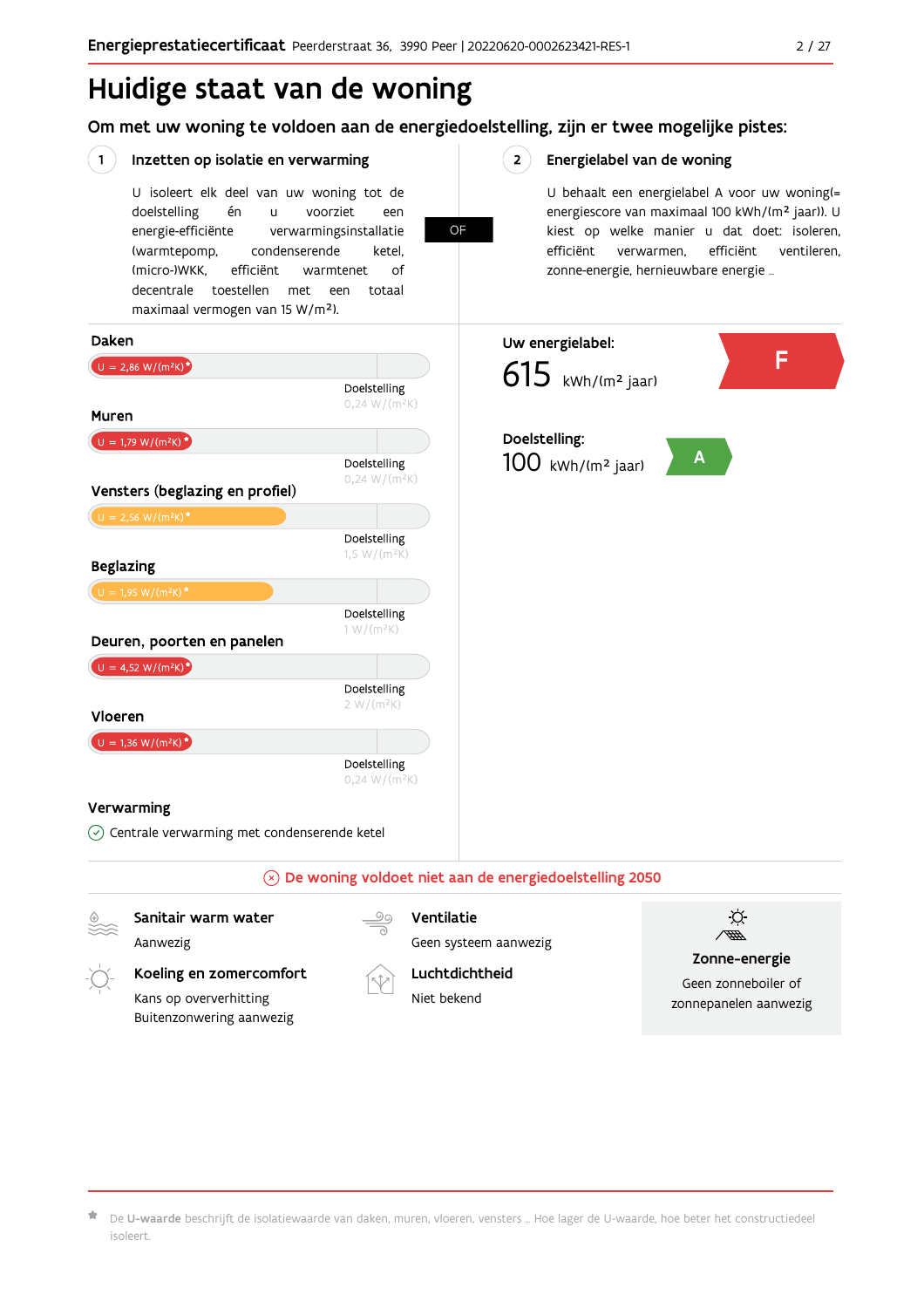## Overzicht aanbevelingen

In deze tabel vindt u aanbevelingen om uw woning energiezuiniger te maken. De aanbevelingen zijn gebaseerd op piste 1. Kunt u ze niet allemaal uitvoeren, dan helpen ze u ook om via piste 2 de doelstelling te halen. Vraag advies aan een specialist voordat u met de renovatiewerken start.

De volgorde in deze tabel is automatisch bepaald en is niet noodzakelijk de juiste volgorde om aan de slag te gaan. Het is louter een eerste indicatie op basis van de energieprestatie.



De prijsindicaties zijn automatisch berekend en kunnen door de energiedeskundige niet aangepast worden. De prijzen zijn bedoeld als indicatie van de gemiddelde marktprijs voor een bepaald type werk. Voor een concrete kostenraming moet u altijd beroep doen op een aannemer of architect. Meer informatie over wat wel en niet inbegrepen is vindt u op pagina 24.

|  | <b>HUIDIGE SITUATIE</b>                                                                                                                                                      | <b>AANBEVELING</b>                                                                                                                                                                           | <b>GEMIDDELDE</b><br><b>PRIJSINDICATIE</b>   |
|--|------------------------------------------------------------------------------------------------------------------------------------------------------------------------------|----------------------------------------------------------------------------------------------------------------------------------------------------------------------------------------------|----------------------------------------------|
|  | Plafond<br>141 m <sup>2</sup> van het plafond is vermoedelijk niet<br>geïsoleerd.                                                                                            | Plaats isolatie in of onder het plafond<br>of plaats isolatie boven op het plafond.                                                                                                          | € 20 000<br>€ 11 500                         |
|  | <b>Vensters</b><br>3.4 m <sup>2</sup> van de vensters heeft enkele<br>beglazing. Dat is niet energiezuinig. Ook de<br>raamprofielen zijn thermisch weinig<br>performant.     | Vervang de vensters door nieuwe vensters € 3 000 <sup>*</sup><br>met hoogrendementsbeglazing en<br>energieperformante raamprofielen.                                                         |                                              |
|  | Deuren en poorten<br>0,9 m <sup>2</sup> van de deuren of poorten is<br>onvoldoende geïsoleerd.                                                                               | Vervang de niet-energiezuinige deuren of<br>poorten door een energiezuinig alternatief<br>met sterk isolerende profielen.                                                                    | € 1500                                       |
|  | Muur (spouw)<br>95 m <sup>2</sup> van de spouwmuren is niet geïsoleerd. Breng isolatie aan in de spouw en plaats                                                             | bijkomende isolatie aan de binnenkant van<br>de spouwmuur<br>of breng isolatie aan in de spouw en plaats € 42 000 <sup>*</sup><br>bijkomende isolatie aan de buitenkant van<br>de spouwmuur. | € 28 500                                     |
|  | Vloer boven kelder of buiten<br>141 m <sup>2</sup> van de vloer is vermoedelijk niet<br>geïsoleerd.                                                                          | Plaats isolatie.                                                                                                                                                                             | $\epsilon$ 6.500 <sup><math>\pi</math></sup> |
|  | <b>Vensters</b><br>12.6 m <sup>2</sup> van de vensters heeft dubbele<br>beglazing. Dat is weinig energiezuinig. Ook<br>de raamprofielen zijn thermisch weinig<br>performant. | Vervang de vensters door nieuwe vensters € 10 000 <sup>*</sup><br>met hoogrendementsbeglazing en<br>energieperformante raamprofielen.                                                        |                                              |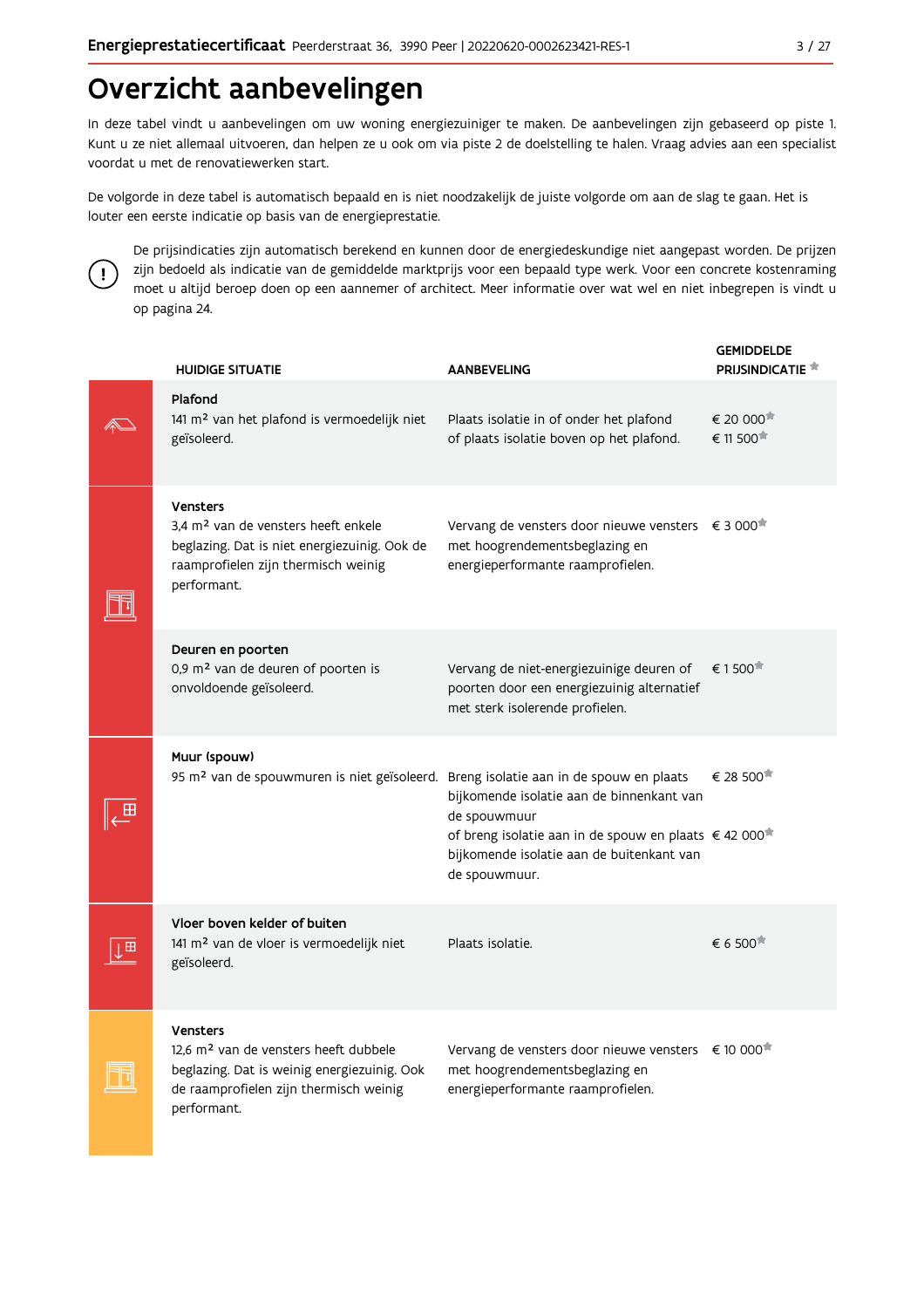| Deuren en poorten<br>1,3 m <sup>2</sup> van de deuren of poorten is<br>onvoldoende geïsoleerd.                                                                                                    | Vervang de weinig energiezuinige deuren<br>of poorten door een energiezuinig<br>alternatief met sterk isolerende profielen.          | $\epsilon$ 2 000 $\overline{a}$   |
|---------------------------------------------------------------------------------------------------------------------------------------------------------------------------------------------------|--------------------------------------------------------------------------------------------------------------------------------------|-----------------------------------|
| Zonneboiler<br>Er is geen zonneboiler aanwezig.                                                                                                                                                   | Volgens de zonnekaart is het dak geschikt<br>voor 4,8 m <sup>2</sup> zonnecollectoren. Overweeg<br>de plaatsing van een zonneboiler. | € 5 000 <sup><math>#</math></sup> |
| Zonnepanelen<br>Er zijn geen zonnepanelen aanwezig.                                                                                                                                               | Volgens de zonnekaart is het dak geschikt<br>voor 20 m <sup>2</sup> zonnepanelen. Overweeg de<br>plaatsing van zonnepanelen.         | € 5 000 <sup><math>#</math></sup> |
| <b>Vensters</b><br>28 m <sup>2</sup> van de vensters heeft<br>hoogrendementsbeglazing (geplaatst na<br>2000). Dat is redelijk energiezuinig, maar<br>voldoet nog niet aan de energiedoelstelling. | Als u de beglazing vervangt, zorg dan dat<br>deze voldoet aan de energiedoelstelling.                                                |                                   |
| Proficiat! De verwarmingsinstallatie met condenserende ketel voldoet aan de energiedoelstelling.                                                                                                  |                                                                                                                                      |                                   |
| • Energetisch helemaal niet in orde<br>• Energetisch niet in orde                                                                                                                                 | Energetisch redelijk in orde<br>• Zonne-energie                                                                                      | • Energetisch helemaal in orde    |

#### Energielabel na uitvoering van de aanbevelingen

Als u beslist om uw woning stapsgewijs te renoveren in de hierboven gesuggereerde volgorde, geeft de onderstaande energieschaal een overzicht van waar uw woning zich na elke stap zal bevinden op de energieschaal. Verandert u de volgorde, dan verandert ook de impact van elke maatregel. Dat kan hier niet weergegeven worden.



\* Als er verschillende gangbare uitvoeringsmethodes zijn, worden de prijzen hiervan gescheiden door een schuine streep. Meer detailinformatie vindt u vanaf pagina 24.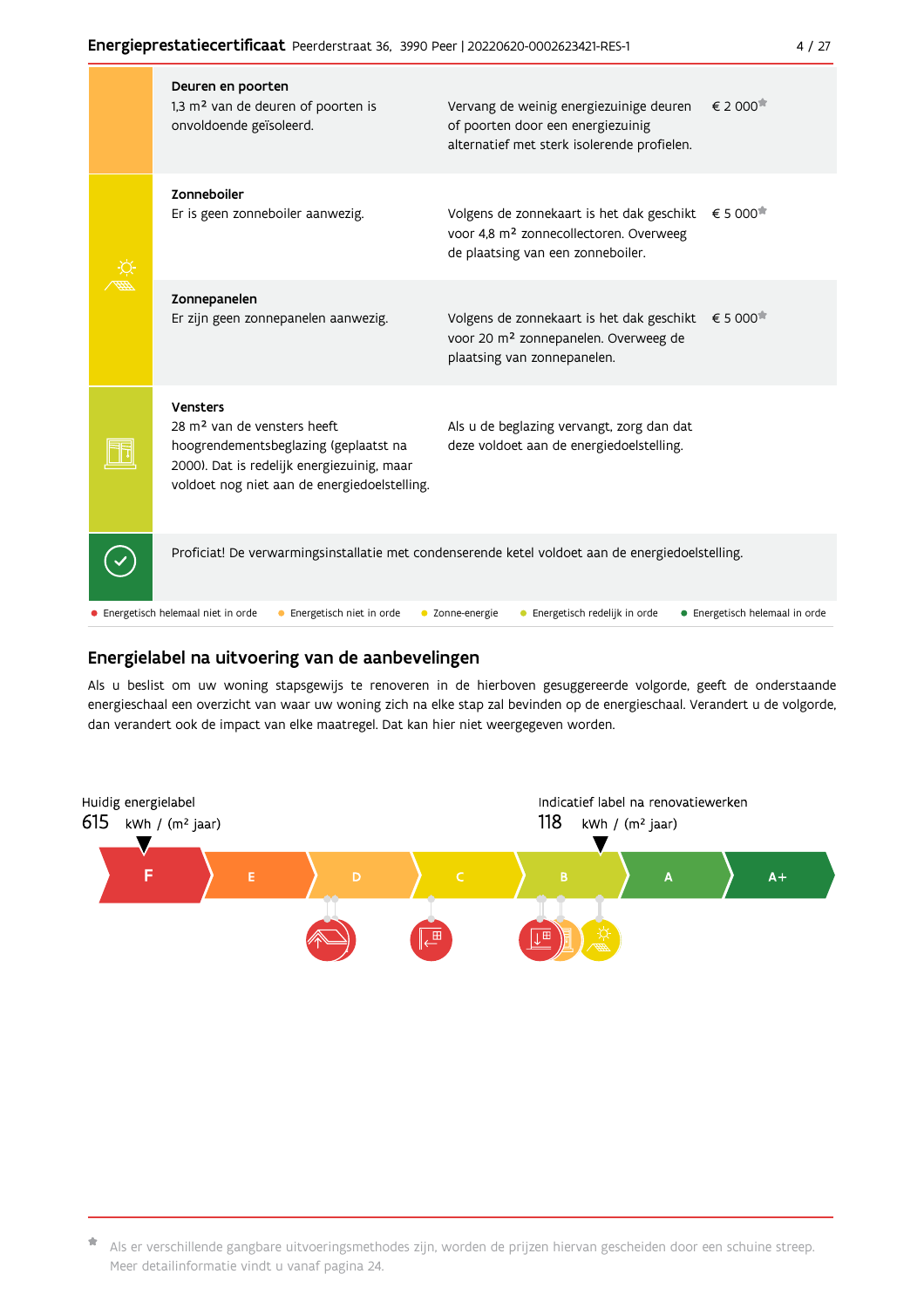#### Aandachtspunten

Hou rekening met de volgende aspecten als u uw woning energiezuinig en comfortabeler wilt maken.

Luchtdichtheid: De luchtdichtheid van uw woning is niet gemeten. Een goede luchtdichtheid is nodig om de warmte niet via spleten en kieren te laten ontsnappen. Let er bij de renovatie op dat de werken luchtdicht uitgevoerd worden. U kunt nadien de luchtdichtheid laten meten om eventueel overblijvende lekken op te sporen en uw energielabel mogelijk nog te verbeteren.



 $\left( \begin{array}{c} 1 \end{array} \right)$ 

Ventilatie: Uw woning beschikt mogelijk niet over voldoende ventilatievoorzieningen. Een goede ventilatie is echter noodzakelijk om een gezond binnenklimaat te garanderen. Voorzie bij uw renovatie daarom in een ventilatiesysteem. Om energie te besparen, kunt u het best kiezen voor een systeem met vraagsturing of warmteterugwinning.



Koeling en zomercomfort: Uw woning heeft kans op oververhitting, ondanks de aanwezige zonwering. Vermijd de plaatsing van een koelinstallatie, want die verbruikt veel energie. Bekijk of andere maatregelen mogelijk zijn om oververhitting tegen te gaan: 's nachts intensief ventileren, bijkomende zonwering ...



Sanitair warm water: Uw woning beschikt niet over een zonneboiler. Overweeg de plaatsing van een zonneboiler of warmtepompboiler. Daarmee kunt u energie besparen.

#### Let op!

De aanbevelingen, aandachtspunten en eventuele prijsindicaties op het energieprestatiecertificaat worden standaard gegenereerd op de wijze die de Vlaamse overheid heeft vastgelegd. Laat u bijstaan door een specialist om op basis van de aanbevelingen en aandachtspunten een concreet renovatieplan op te stellen. De energiedeskundige is niet aansprakelijk voor de eventuele schade die ontstaat bij het uitvoeren van de standaard gegenereerde aanbevelingen of aandachtspunten.

#### Meer informatie?

- Voor meer informatie over het energieprestatiecertificaat, gebruiksgedrag, woningkwaliteit ... kunt u terecht op www.energiesparen.be.
- Meer informatie over uw woning vindt u op uw persoonlijke woningpas. Surf naar woningpas.vlaanderen.be om uw woningpas te bekijken.
- Meer informatie over beter renoveren vindt u op www.energiesparen.be/ikbenoveer.

Gegevens energiedeskundige: TOM PAESEN 3950 Bocholt **FP09896** 

#### **Premies**

Informatie over energiewinsten, subsidies of andere financiële voordelen vindt u op www.energiesparen.be.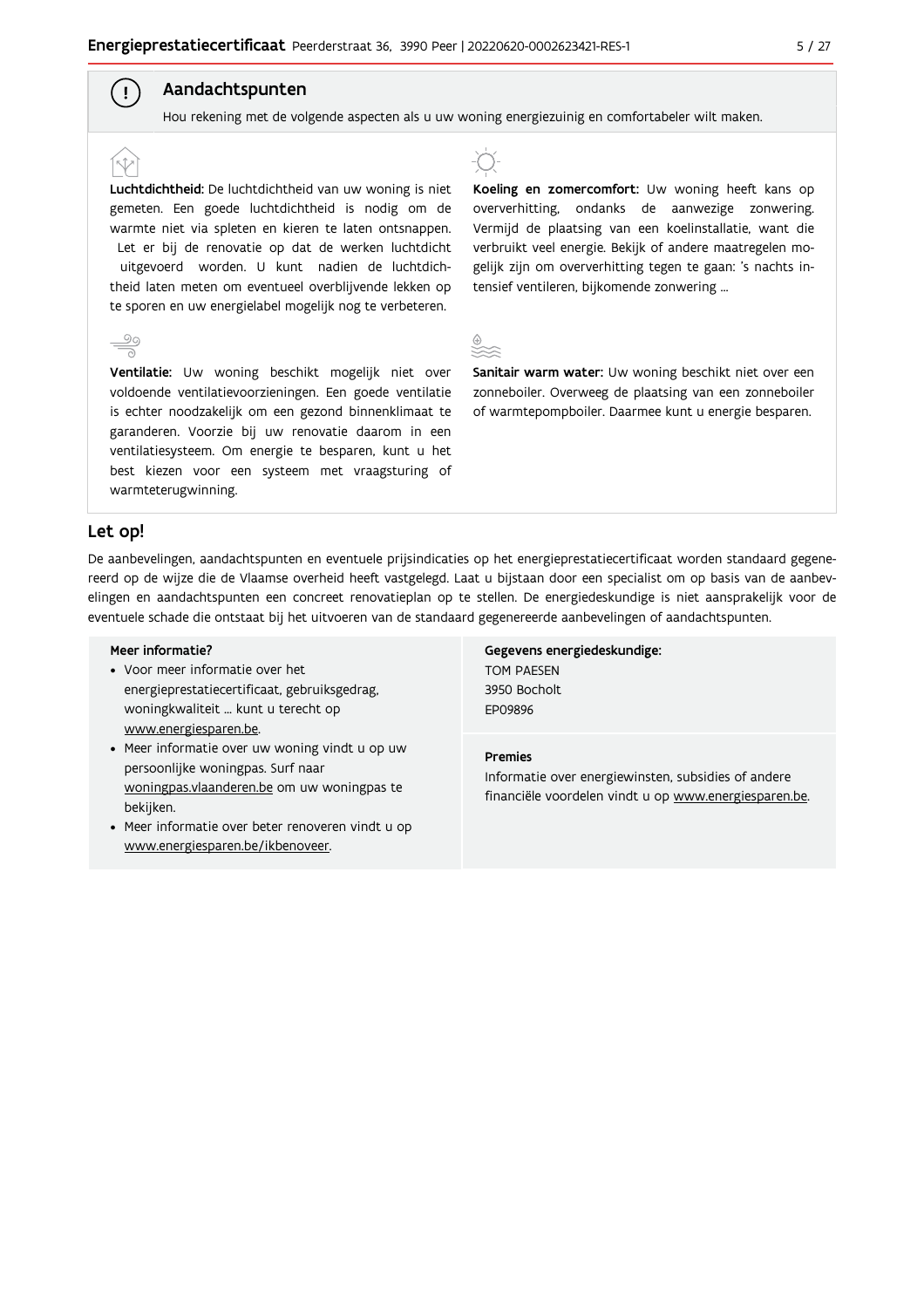## Energieprestatiecertificaat (EPC) in detail

Elk gebouw bestaat uit verschillende onderdelen die met elkaar verbonden zijn. Als u renoveert, kunt u het best al rekening houden met de werken die u later nog gaat uitvoeren.

Dit deel van het energieprestatiecertificaat gaat dieper in op de aanbevelingen van uw woning. Samen met uw architect of andere vakman kunt u op basis hiervan een renovatieplan opstellen.

#### Inhoudstafel

| Daken.                            | 8  |
|-----------------------------------|----|
| Vensters en deuren                | 10 |
| Muren.                            | 14 |
| <b>Vloeren</b>                    | 17 |
| Ruimteverwarming                  | 19 |
| Installaties voor zonne-energie.  | 20 |
| Overige installaties              | 22 |
| Bewijsstukken gebruikt in dit EPC | 23 |
| Toelichting prijsindicaties       | 24 |

#### 10 goede redenen om nu al te BENOveren

BENOveren is BEter reNOveren dan gebruikelijk is, met hogere ambities op het vlak van energieprestaties, goed gepland en met deskundig advies, zodat ook latere renovatiestappen haalbaar blijven (zie ook www.energiesparen.be/ikbenoveer). Een geBENOveerde woning biedt veel voordelen:

- 1. Een lagere energiefactuur 2. Meer comfort 3. Een gezonder binnenklimaat 4. Esthetische meerwaarde 5. Financiële meerwaarde  $\sqrt{3}$ 6. Nodig voor ons klimaat  $\begin{picture}(150,10) \put(0,0){\line(1,0){10}} \put(15,0){\line(1,0){10}} \put(15,0){\line(1,0){10}} \put(15,0){\line(1,0){10}} \put(15,0){\line(1,0){10}} \put(15,0){\line(1,0){10}} \put(15,0){\line(1,0){10}} \put(15,0){\line(1,0){10}} \put(15,0){\line(1,0){10}} \put(15,0){\line(1,0){10}} \put(15,0){\line(1,0){10}} \put(15,0){\line($ 7. Uw woning is klaar voor uw oude dag 8. Minder onderhoud 9. Vandaag al haalbaar
	- 10. De overheid betaalt mee

#### Renoveren of slopen: let op voor asbest!

Asbest is een schadelijke stof die nog regelmatig aanwezig is in gebouwen. In veel gevallen kunnen asbesttoepassingen op een eenvoudige en vooral veilige manier verwijderd worden. Deze werken en eventuele bijhorende kosten zijn niet inbegrepen in het EPC. Voor meer informatie over (het herkennen van) asbest en asbestverwijdering kunt u terecht op www.ovam.be.

#### Hoe wordt het EPC opgemaakt?

De eigenschappen van uw woning zijn door de energiedeskundige ingevoerd in software die door de Vlaamse overheid is opgelegd. De energiedeskundige mag zich alleen baseren op zijn vaststellingen tijdens het plaatsbezoek en op bewijsstukken die voldoen aan de voorwaarden die de Vlaamse overheid heeft opgelegd. Op basis van de invoergegevens berekent de software het energielabel en genereert automatisch aanbevelingen en eventueel ook prijsindicaties. Bij onbekende invoergegevens gaat de software uit van veronderstellingen, onder meer op basis van het (ver)bouw- of fabricagejaar. Om zeker te zijn van de werkelijke samenstelling van uw muur, dak of vloer kunt u ervoor kiezen om verder (destructief) onderzoek uit te voeren (losschroeven stopcontact, gaatje boren in een voeg, binnenafwerking tijdelijk verwijderen ...).

Voor meer informatie over de werkwijze, de bewijsstukken en de voorwaarden kunt u terecht op www.energiesparen.be.

De bewijsstukken die gebruikt zijn voor dit EPC, kan u terugvinden op pagina 23.

#### Slopen?

Voor oudere woningen of woningen in slechte staat, is het soms interessant om het gebouw te slopen en opnieuw te beginnen. Als u sloop overweegt, kunt u voor meer informatie terecht op www.energiesparen.be.

#### **Energiedoelstelling 2050**

De energiedoelstelling van de Vlaamse Regering is om tegen 2050 alle woningen en appartementen in Vlaanderen minstens even energiezuinig te maken als een energetisch performante nieuwbouwwoning van 2017.

Ten tijde van de opmaak van dit EPC is het nog niet verplicht om aan die energiedoelstelling te voldoen. Denk echter vooruit! Hou nu al zo veel mogelijk rekening met die energiedoelstelling en streef zelfs naar beter.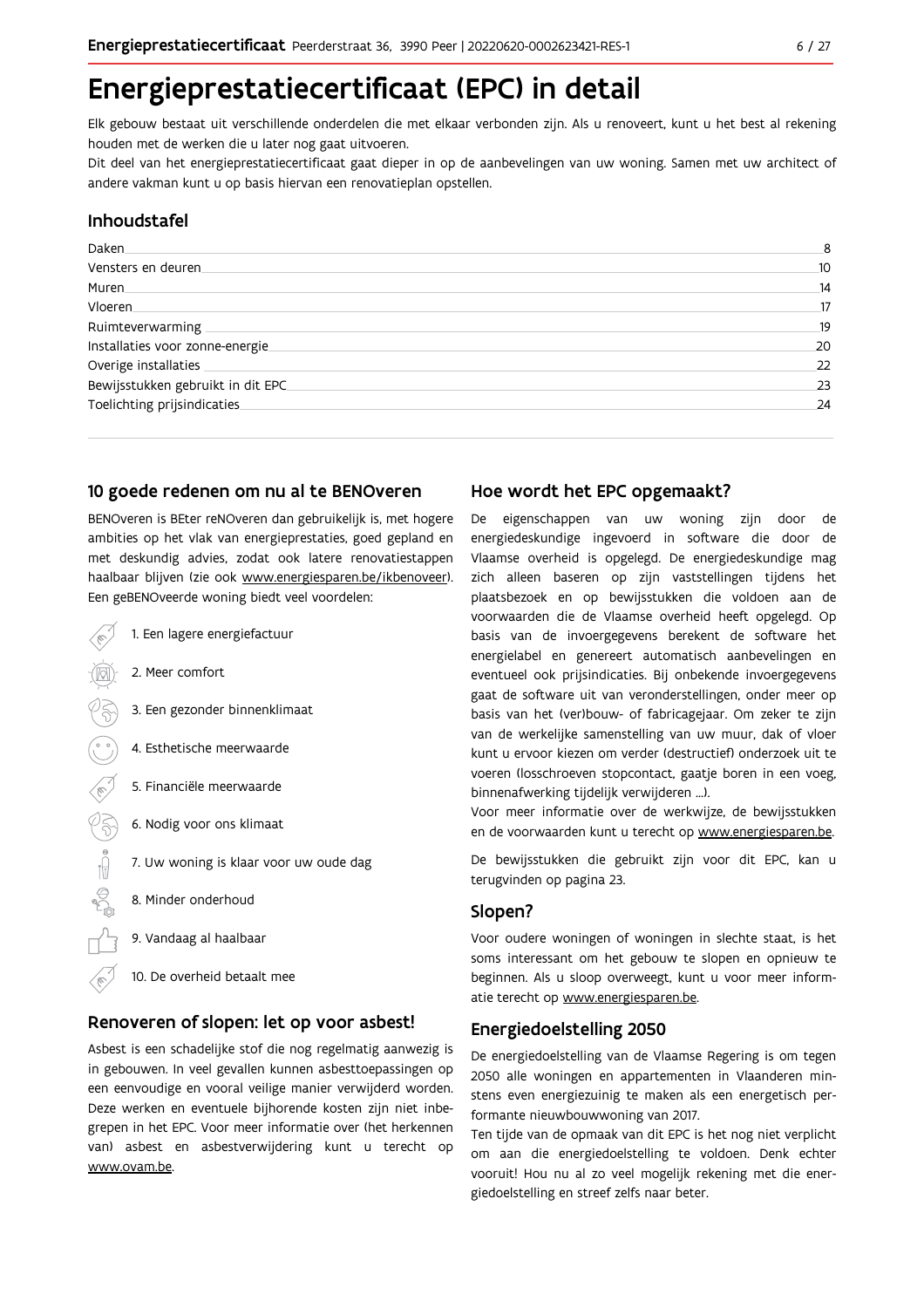### Algemene gegevens

| Gebouw id / Gebouweenheid id                                | 12209930 / 12210788    |
|-------------------------------------------------------------|------------------------|
| Datum plaatsbezoek                                          | 15/06/2022             |
| Referentiejaar bouw                                         | 1969                   |
| Beschermd volume (m <sup>3</sup> )                          | 395                    |
| Ruimten niet opgenomen in het beschermd volume              | Kelder niet            |
| Bruikbare vloeroppervlakte (m <sup>2</sup> )                | 141                    |
| Verliesoppervlakte (m <sup>2</sup> )                        | 424                    |
| Infiltratiedebiet $(m^3/(m^2h))$                            | Onbekend               |
| Thermische massa                                            | Half zwaar/matig zwaar |
| Open haard(en) voor hout aanwezig                           | Neen                   |
| Niet-residentiële bestemming                                | Geen                   |
| Berekende energiescore (kWh/(m <sup>2</sup> jaar))          | 615                    |
| Karakteristiek jaarlijks primair energieverbruik (kWh/jaar) | 86.912                 |
| CO2-emissie (kg/jaar)                                       | 17.498                 |
| Indicatief S-peil                                           | 235                    |
| Gemiddelde U-waarde gebouwschil (W/(m <sup>2</sup> K))      | 2.10                   |
| Gemiddeld installatierendement verwarming (%)               | 75                     |

### Verklarende woordenlijst

| beschermd volume                                    | Het volume van alle ruimten die men wenst te beschermen tegen warmteverlies naar<br>buiten, de grond en aangrenzende onverwarmde ruimten.                                                                                                                                 |
|-----------------------------------------------------|---------------------------------------------------------------------------------------------------------------------------------------------------------------------------------------------------------------------------------------------------------------------------|
| bruikbare vloeroppervlakte                          | De vloeroppervlakte binnen het beschermd volume die beloopbaar en toegankelijk is.                                                                                                                                                                                        |
| U-waarde                                            | De U-waarde beschrijft de isolatiewaarde van daken, muren, vensters  Hoe lager de<br>U-waarde, hoe beter de constructie isoleert.                                                                                                                                         |
| R-waarde                                            | De warmteweerstand van een materiaallaag. Hoe groter de R-waarde, hoe beter de<br>materiaallaag isoleert.                                                                                                                                                                 |
| lambdawaarde                                        | De warmtegeleidbaarheid van een materiaal. Hoe lager de lambdawaarde, hoe beter<br>het materiaal isoleert.                                                                                                                                                                |
| karakteristiek jaarlijks primair<br>energieverbruik | De berekende hoeveelheid primaire energie die gedurende één jaar nodig is voor de<br>verwarming, de aanmaak van sanitair warm water, de ventilatie en de koeling van een<br>woning. Eventuele bijdragen van zonneboilers en zonnepanelen worden in mindering<br>gebracht. |
| berekende energiescore                              | Een maat voor de totale energieprestatie van een woning. De berekende energiescore<br>is gelijk aan het karakteristiek jaarlijks primair energieverbuik, gedeeld door de<br>bruikbare vloeroppervlakte.                                                                   |
| S-peil                                              | Een maat voor de energieprestatie van de gebouwschil van een woning. Het S-peil<br>houdt rekening met de isolatie, de luchtdichtheid, de oriëntatie, de zonnewinsten en<br>de vormefficiëntie. Hoe lager het S-peil, hoe energie-efficiënter de gebouwschil.              |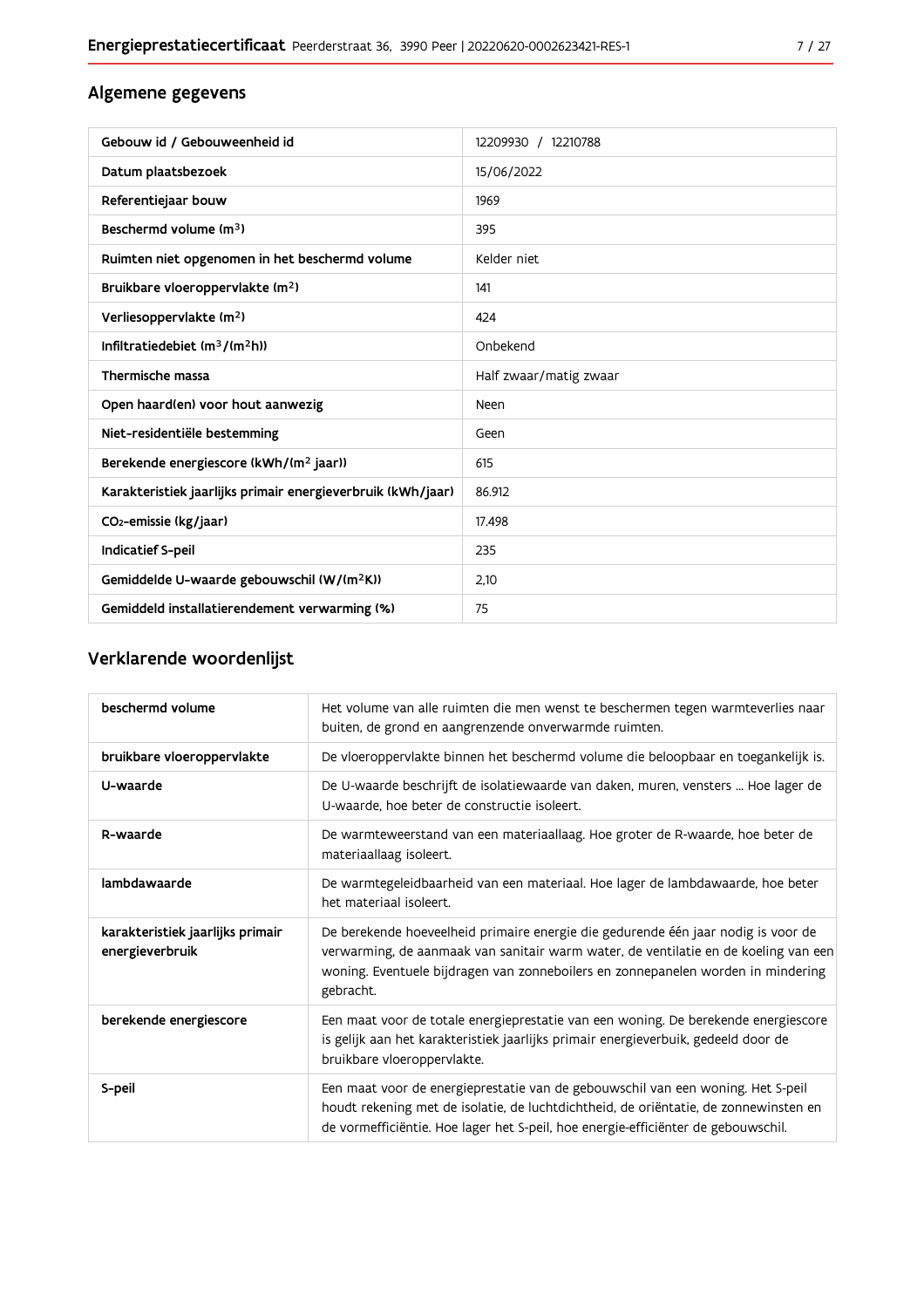### Daken



#### Plafond

141 m<sup>2</sup> van het plafond is vermoedelijk niet geïsoleerd.

€ 20 000 Plaats isolatie in of onder het plafond of plaats isolatie boven op het plafond. € 11 500

Bij de renovatie van uw dak kunt u het best streven naar een U-waarde van maximaal 0,24 W/(m<sup>2</sup>K). Dat komt overeen met een isolatielaag van ongeveer 14 cm minerale wol of XPS ( $\lambda_a$  = 0,035 W/(m.K)) of 12 cm PUR ( $\lambda_a$  = 0,027 W/(m.K)). Als u de isolatie van uw platte of hellende dak tussen een houten dakstructuur plaatst, moet u de isolatiedikte verhogen tot minstens 22 cm minerale wol.

Hoogstwaarschijnlijk renoveert u uw dak(en) maar één keer grondig. Isoleer daarom meteen maximaal. De energiedoelstelling van 0,24 W/(m<sup>2</sup>K) vormt de basis, maar u kunt altijd streven naar beter.

#### Denk vooruit! J.

- · Isoleert u eerst uw dak en dan uw muren? Verleng dan nu al de dakoversteken zodat de buitenmuurisolatie luchtdicht en zonder koudebrug op de dakisolatie kan aansluiten. Plaats ook de regenwaterafvoer zodanig dat er nog plaats genoeg is om buitenmuurisolatie te plaatsen.
- · Wordt het platte dak een stuk dikker door de isolatie? Hou er dan rekening mee dat u ook de dakgoten, brandmuurtjes, dakranden, gevels ... moet verhogen.
- Bent u van plan een ventilatiesysteem, zonneboiler of zonnepanelen te plaatsen? Hou dan nu al rekening met de nodige leidingdoorvoeren of dakverstevigingen.
- · Denk bij de renovatie van uw dak aan functies die u later nog wilt toevoegen (bijvoorbeeld een zolderkamer wordt bureau) en zorg nu al voor voldoende daglicht door bijvoorbeeld dakvlakvensters te integreren in uw dak.

#### Een plafond isoleren

Als de ruimte onder uw hellende dak onverwarmd blijft of ontoegankelijk is, kunt u beter het plafond isoleren. Zo bespaart u dubbel: op uw energiefactuur, maar ook op het isolatiemateriaal en de plaatsing. U kunt de isolatie boven op de vloerplaat plaatsen.

Bij een vloeropbouw met houten elementen kunt u de isolatie tussen de balken aanbrengen. Als de zolder wordt gebruikt, moet u een loopvloer plaatsen. Isoleer goed rond het trapgat en voorzie in isolatie in het zolderluik.

### Pas op!

- · Zorg steeds dat de isolatie wind- en luchtdicht geplaatst wordt. Anders gaat een groot deel van het isolatie-effect teniet.
- · Het extra gewicht op de bestaande constructie van het dak heeft mogelijk een impact op de draagkracht en stabiliteit van het dak, de gevels en de fundering.
- · Door het isoleren van het dak gaat de luchtdichtheid van uw woning er op vooruit en kan de luchtverversing niet meer gebeuren via spleten en kieren. Voorzie dus een ventilatiesysteem om uw woning te ventileren. Dat is niet enkel essentieel om vochtproblemen te vermijden, maar ook voor uw gezondheid en uw comfort.

Laat u bijstaan door een architect, aannemer of vakman voor deskundig advies en een goede uitvoering van de werken.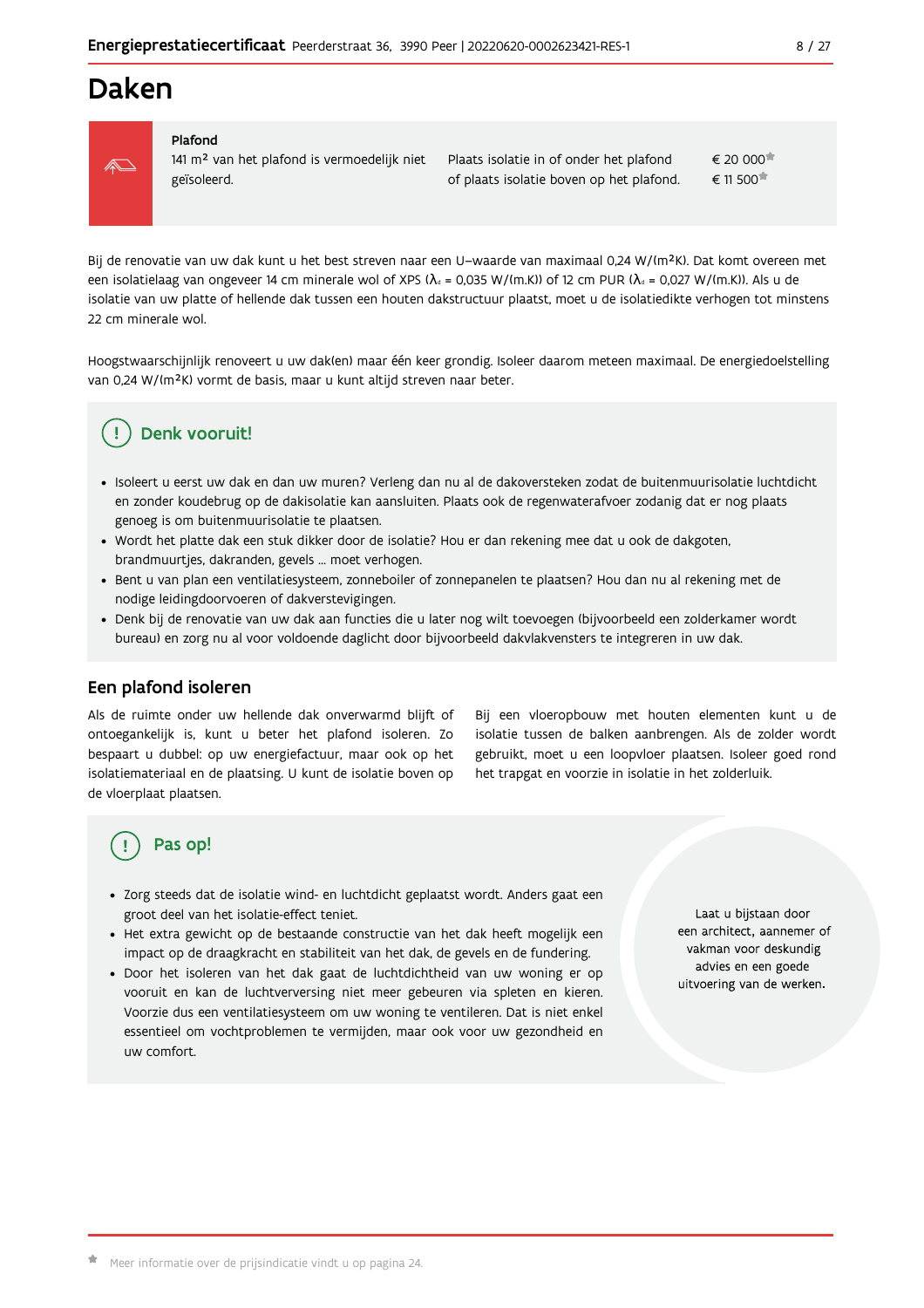#### Technische fiche daken

De energiedeskundige heeft de onderstaande gegevens ingevoerd. Bezorg die gegevens aan uw vakman.



#### Legende

a dak niet in riet of cellenbeton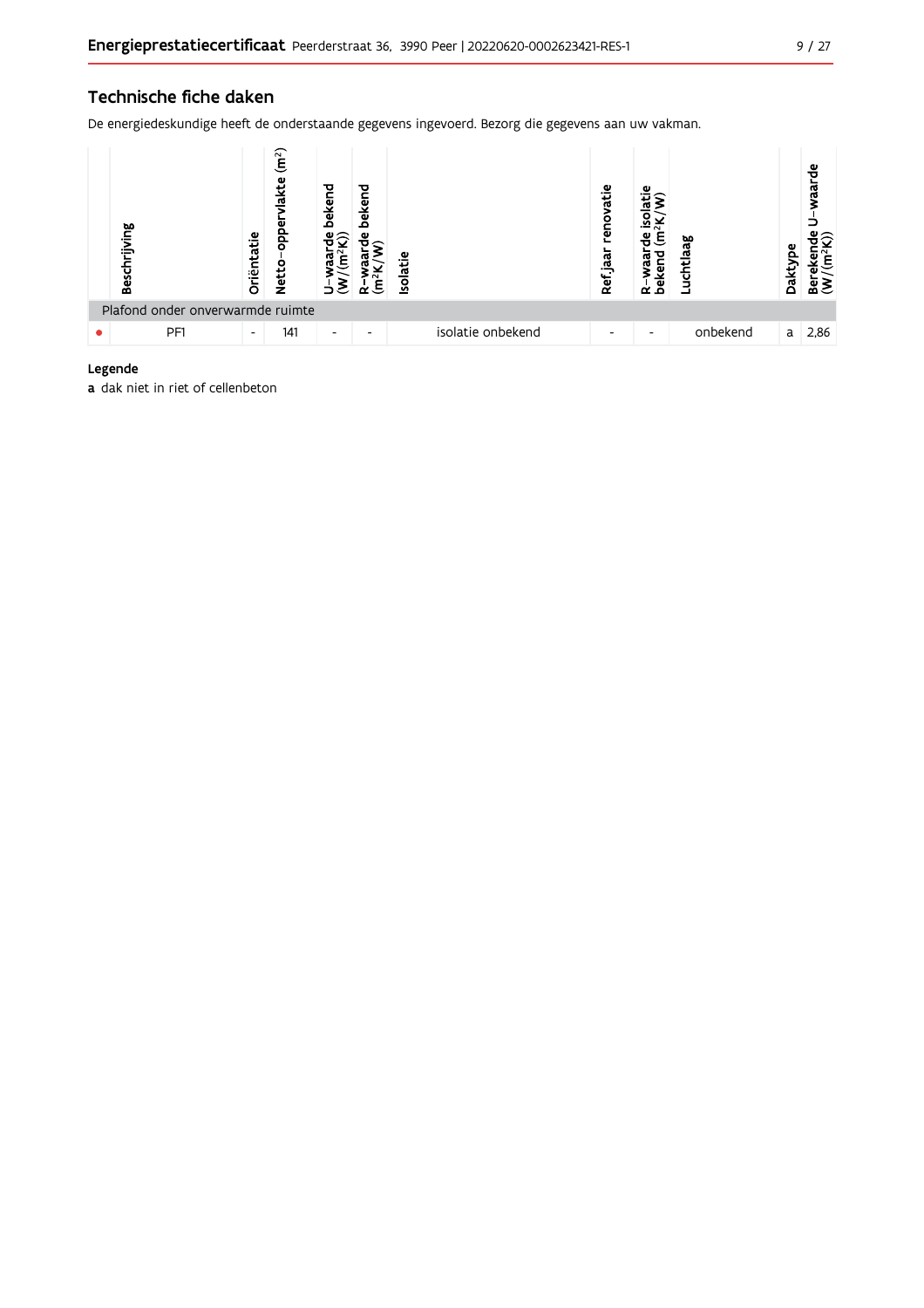### Vensters en deuren

| <b>Vensters</b><br>3.4 m <sup>2</sup> van de vensters heeft enkele<br>beglazing. Dat is niet energiezuinig. Ook de<br>raamprofielen zijn thermisch weinig<br>performant.                          | Vervang de vensters door nieuwe vensters $\epsilon$ 3 000 <sup>*</sup><br>met hoogrendementsbeglazing en<br>energieperformante raamprofielen. |                                                |
|---------------------------------------------------------------------------------------------------------------------------------------------------------------------------------------------------|-----------------------------------------------------------------------------------------------------------------------------------------------|------------------------------------------------|
| Deuren en poorten<br>0,9 m <sup>2</sup> van de deuren of poorten is<br>onvoldoende geïsoleerd.                                                                                                    | Vervang de niet-energiezuinige deuren of<br>poorten door een energiezuinig alternatief<br>met sterk isolerende profielen.                     | € 1500                                         |
| <b>Vensters</b><br>12,6 m <sup>2</sup> van de vensters heeft dubbele<br>beglazing. Dat is weinig energiezuinig. Ook<br>de raamprofielen zijn thermisch weinig<br>performant.                      | Vervang de vensters door nieuwe vensters € 10 000 <sup>*</sup><br>met hoogrendementsbeglazing en<br>energieperformante raamprofielen.         |                                                |
| Deuren en poorten<br>1,3 m <sup>2</sup> van de deuren of poorten is<br>onvoldoende geïsoleerd.                                                                                                    | Vervang de weinig energiezuinige deuren<br>of poorten door een energiezuinig<br>alternatief met sterk isolerende profielen.                   | $\epsilon$ 2 000 <sup><math>\star</math></sup> |
| <b>Vensters</b><br>28 m <sup>2</sup> van de vensters heeft<br>hoogrendementsbeglazing (geplaatst na<br>2000). Dat is redelijk energiezuinig, maar<br>voldoet nog niet aan de energiedoelstelling. | Als u de beglazing vervangt, zorg dan dat<br>deze voldoet aan de energiedoelstelling.                                                         |                                                |

De kwaliteit van zowel de beglazing als de profielen bepaalt de energieprestatie van uw vensters. Kies altijd voor dubbele hoogrendementsbeglazing of drievoudige beglazing met een U-waarde van maximaal 1,0 W/(m<sup>2</sup>K). Bij de renovatie van vensters kunt u het best streven naar een U-waarde van maximaal 1,5 W/(m<sup>2</sup>K) voor de vensters (glas + profielen). Naast de vensters in de gevel verdienen ook dakvlakvensters, koepels, lichtstraten, polycarbonaatplaten en glasbouwstenen de nodige aandacht.

Bij de vervanging van uw deuren, poorten of panelen kunt u het best streven naar een U-waarde van maximaal 2 W/(m<sup>2</sup>K). Kies daarom voor een deur of poort met sterk isolerende profielen en panelen. Als de deur glas bevat, kunt u het best kiezen voor dubbele hoogrendementsbeglazing of drievoudige beglazing met een U-waarde van maximaal 1,0 W/(m<sup>2</sup>K).

Hoogstwaarschijnlijk vervangt u uw buitenschrijnwerk maar één keer. Kies daarom meteen voor de meest energie-efficiënte oplossing.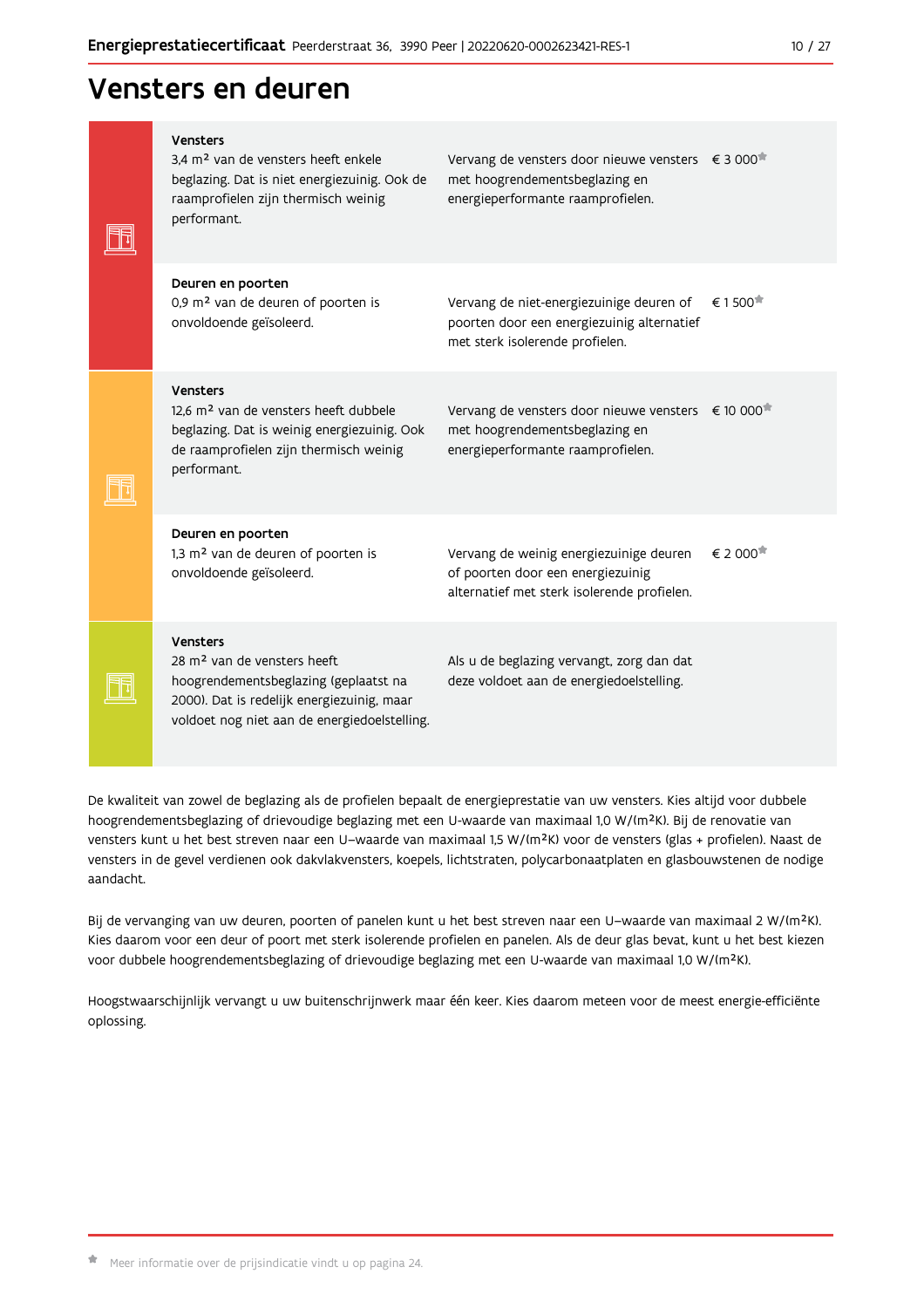## Denk vooruit!

- · Vervangt u eerst uw buitenschrijnwerk en isoleert u pas nadien uw gevels? Zorg er nu al voor dat de buitenmuurisolatie zonder koudebruggen op de profielen van uw vensters en deuren zal kunnen aansluiten. Zo vermijdt u condensatie en schimmelvorming in uw woning.
- Bent u van plan om ventilatie te plaatsen met natuurlijke toevoer, eventueel in combinatie met mechanische afvoer? Bouw dan nu al ventilatieroosters in de vensters in.
- · Bent u van plan geautomatiseerde buitenzonwering te plaatsen? Breng dan nu al de nodige bekabeling aan.

#### Vensters vervangen

Het venster (glas + profielen) in zijn geheel vervangen is op energetisch vlak de beste oplossing. Als het om bepaalde redenen (esthetisch, bouwkundige regelgeving ...) niet mogelijk of gewenst is om het volledige venster te vervangen, vervang dan minstens het glas of plaats een dubbel raam of voorzetglas. Besteed altijd voldoende aandacht aan een luchtdichte plaatsing van het buitenschrijnwerk.

Beschikt u nog over oude rolluikkasten? Vervang ze door geïsoleerde luchtdichte kasten.

#### Deuren, poorten of panelen vervangen

Zorg ervoor dat deuren, poorten of panelen luchtdicht geplaatst worden. Een luchtdichte buitendeur is aan vier kanten uitgerust met een goede dichting. Aan de onderkant van de deur wordt daarvoor vaak gebruikgemaakt van een zogenaamde valdorpel. Dat is een automatisch tochtprofiel dat onzichtbaar in de onderkant van de deur is ingewerkt. Door een mechanisme gaat de valdorpel automatisch naar beneden als de deur dichtgaat en komt hij naar omhoog als de deur geopend wordt.

### Pas op!

· Dankzij de vervanging van het buitenschrijnwerk gaat de luchtdichtheid van uw woning er sterk op vooruit en kan de luchtverversing niet meer gebeuren via spleten en kieren. Voorzie dus een ventilatiesysteem om uw woning te ventileren. Dat is niet enkel essentieel om vochtproblemen te vermijden, maar ook voor uw gezondheid en uw comfort.

Laat u bijstaan door een architect, aannemer of vakman voor deskundig advies en een goede uitvoering van de werken.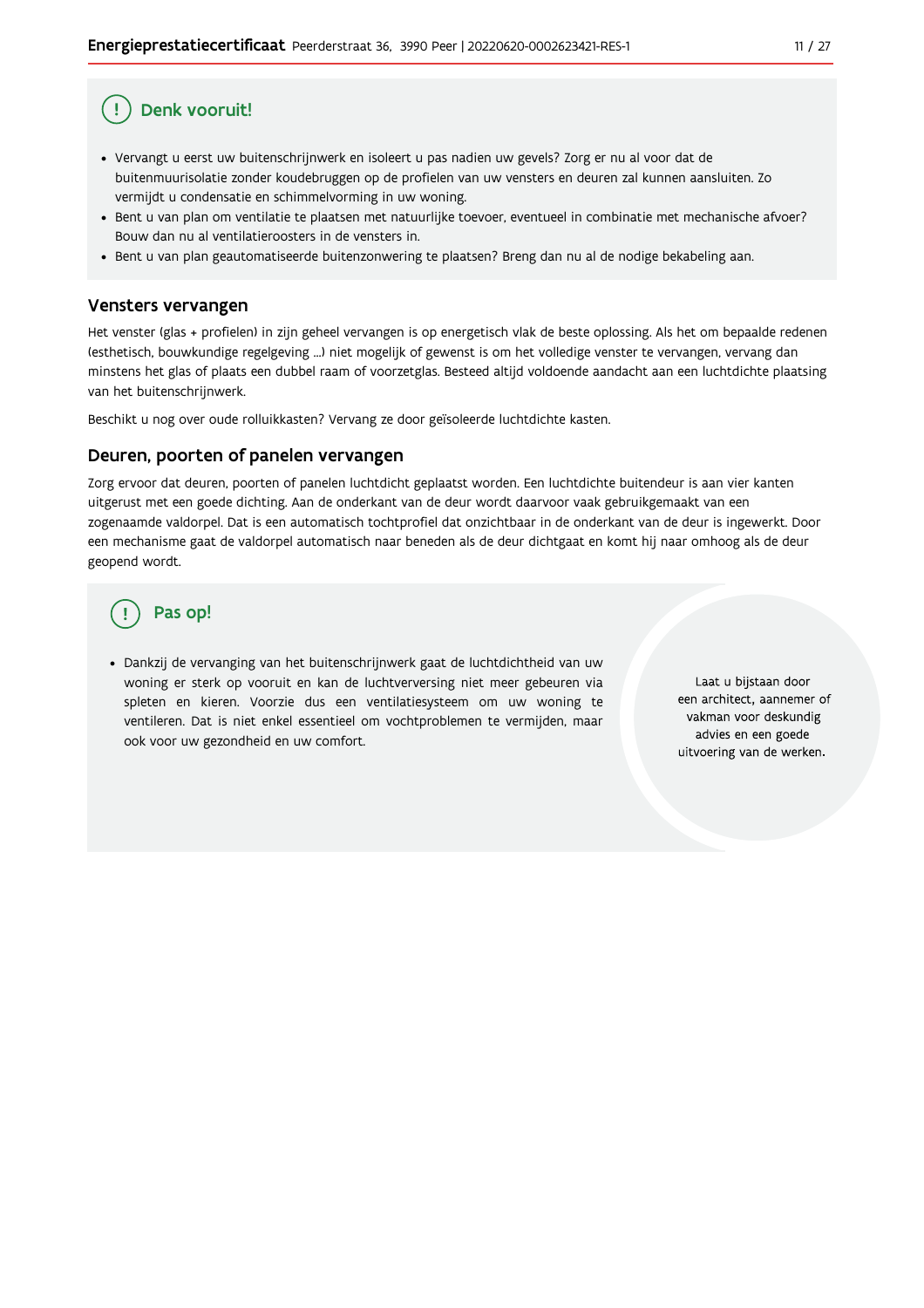#### Technische fiche van de vensters

De energiedeskundige heeft de onderstaande gegevens ingevoerd. Bezorg die gegevens aan uw vakman.

|           | Beschrijving                                                                                                                                                                        | Oriëntatie   | Helling   | Oppervlakte (m <sup>2</sup> ) | U-waarde bekend<br>(W/(m <sup>2</sup> K)) | <b>Beglazing</b>                         | Buitenzonwering | Profiel              | Berekende U-waarde<br>(W/(m <sup>2</sup> K)) |  |
|-----------|-------------------------------------------------------------------------------------------------------------------------------------------------------------------------------------|--------------|-----------|-------------------------------|-------------------------------------------|------------------------------------------|-----------------|----------------------|----------------------------------------------|--|
|           | In voorgevel                                                                                                                                                                        |              |           |                               |                                           |                                          |                 |                      |                                              |  |
|           | VG1-GL4                                                                                                                                                                             | O            | verticaal | 3,4                           | $\qquad \qquad \blacksquare$              | dubbel glas                              | handbediend     | metaal niet<br>therm | 3,79                                         |  |
|           | VG1-GL3                                                                                                                                                                             | O            | verticaal | 1,1                           | $\qquad \qquad \blacksquare$              | enkel glas                               |                 | metaal niet<br>therm | 5,83                                         |  |
|           | VG1-GL2                                                                                                                                                                             | O            | verticaal | 1,1                           | $\qquad \qquad \blacksquare$              | enkel glas                               |                 | metaal niet<br>therm | 5,83                                         |  |
|           | VG1-GL1                                                                                                                                                                             | O            | verticaal | 1,1                           | $\qquad \qquad \blacksquare$              | enkel glas                               |                 | metaal niet<br>therm | 5,83                                         |  |
|           | In achtergevel                                                                                                                                                                      |              |           |                               |                                           |                                          |                 |                      |                                              |  |
|           | AG1-GL3                                                                                                                                                                             | W            | verticaal | 0,7                           | $\qquad \qquad \blacksquare$              | HR-glas b<br>U=1,10 W/(m <sup>2</sup> K) |                 | kunst>2000           | 1,61                                         |  |
| 0         | AG1-GL2                                                                                                                                                                             | W            | verticaal | 2,4                           | $\qquad \qquad \blacksquare$              | HR-glas b<br>U=1,10 W/(m <sup>2</sup> K) |                 | kunst>2000           | 1,61                                         |  |
| $\bullet$ | AG1-GL1                                                                                                                                                                             | W            | verticaal | 11,4                          | $\qquad \qquad \blacksquare$              | HR-glas b<br>U=1,10 W/(m <sup>2</sup> K) |                 | kunst>2000           | 1,61                                         |  |
|           | In linkergevel                                                                                                                                                                      |              |           |                               |                                           |                                          |                 |                      |                                              |  |
|           | LG1-GL3                                                                                                                                                                             | Z            | verticaal | 8,3                           | $\qquad \qquad \blacksquare$              | HR-glas b<br>U=1,10 W/(m <sup>2</sup> K) |                 | kunst>2000           | 1,61                                         |  |
| ۰         | LG1-GL2                                                                                                                                                                             | Z            | verticaal | 0,7                           | $\blacksquare$                            | dubbel glas                              | handbediend     | metaal niet<br>therm | 3,79                                         |  |
| $\bullet$ | LG1-GL1                                                                                                                                                                             | Z            | verticaal | 2,8                           | $\overline{\phantom{m}}$                  | dubbel glas                              | handbediend     | metaal niet<br>therm | 3,79                                         |  |
|           | In rechtergevel                                                                                                                                                                     |              |           |                               |                                           |                                          |                 |                      |                                              |  |
|           | RG1-GL3                                                                                                                                                                             | N            | verticaal | 5                             | L,                                        | HR-glas b<br>U=1,10 W/(m <sup>2</sup> K) |                 | kunst>2000           | 1,61                                         |  |
|           | RG1-GL2                                                                                                                                                                             | $\mathsf{N}$ | verticaal | 2,9                           | $\overline{a}$                            | dubbel glas                              | handbediend     | metaal niet<br>therm | 3,79                                         |  |
| ۰         | RG1-GL1                                                                                                                                                                             | N            | verticaal | 2,9                           | $\overline{\phantom{a}}$                  | dubbel glas                              | handbediend     | metaal niet<br>therm | 3,79                                         |  |
|           | Legende glastypes<br>HR-glas b<br>enkel glas<br>Enkelvoudige beglazing<br>Hoogrendementsglas bouwjaar >=<br>2000<br>dubbel glas<br>Gewone dubbele beglazing<br>Legende profieltypes |              |           |                               |                                           |                                          |                 |                      |                                              |  |

Kunststof profiel, 2 of meer kamers kunst>2000  $\geq$  2000

metaal niet therm

Metalen profiel, niet thermisch onderbroken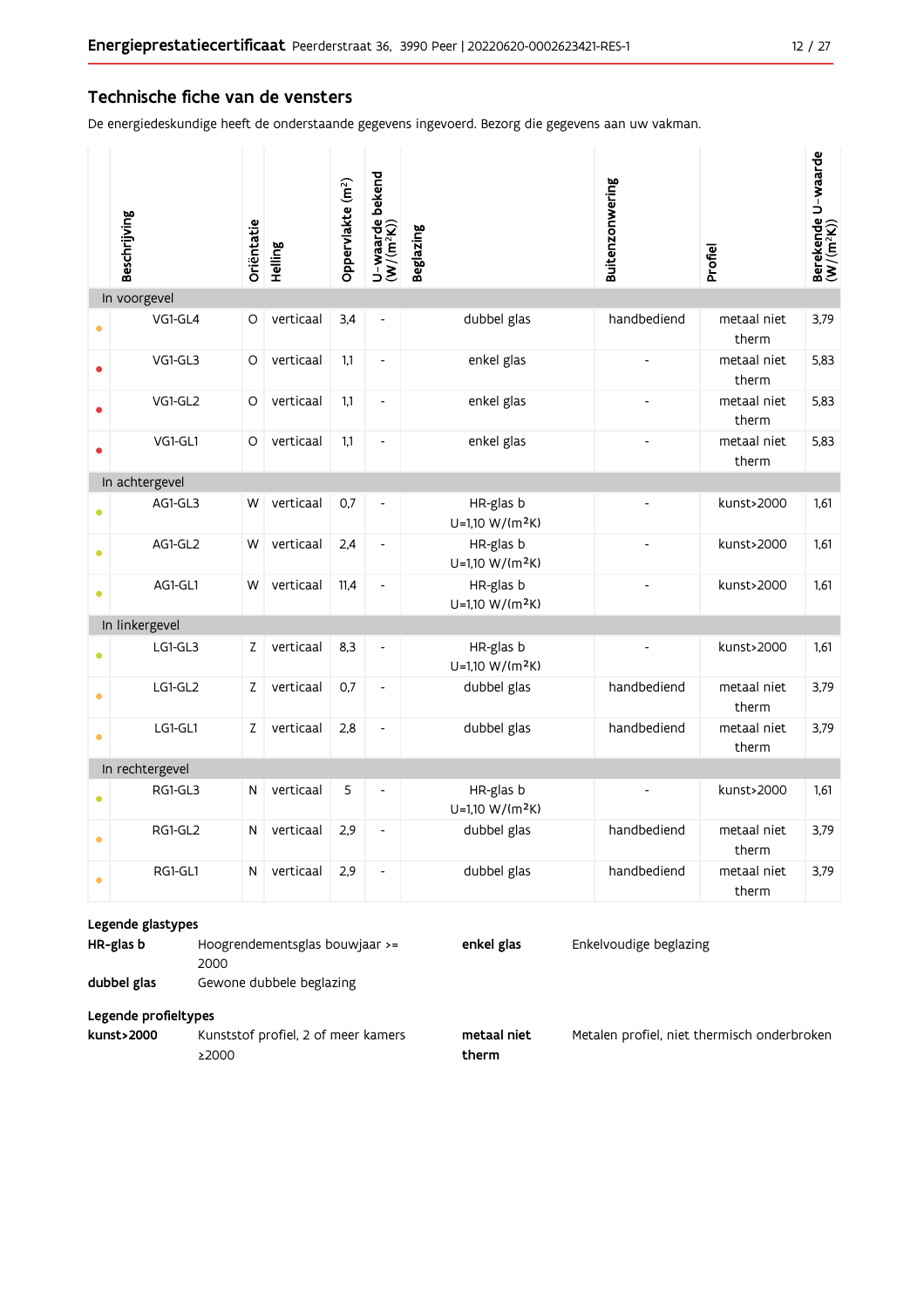#### Technische fiche van de deuren, poorten en panelen

De energiedeskundige heeft de onderstaande gegevens ingevoerd. Bezorg die gegevens aan uw vakman.



#### Legende deur/paneeltypes

a deur/paneel in metaal

**b** deur/paneel niet in metaal

#### Legende profieltypes

| kunst>2000 | Kunststof profiel, 2 of meer kamers | metaal niet | Metalen profiel, niet thermisch onderbroken |
|------------|-------------------------------------|-------------|---------------------------------------------|
|            | 2000∠                               | therm       |                                             |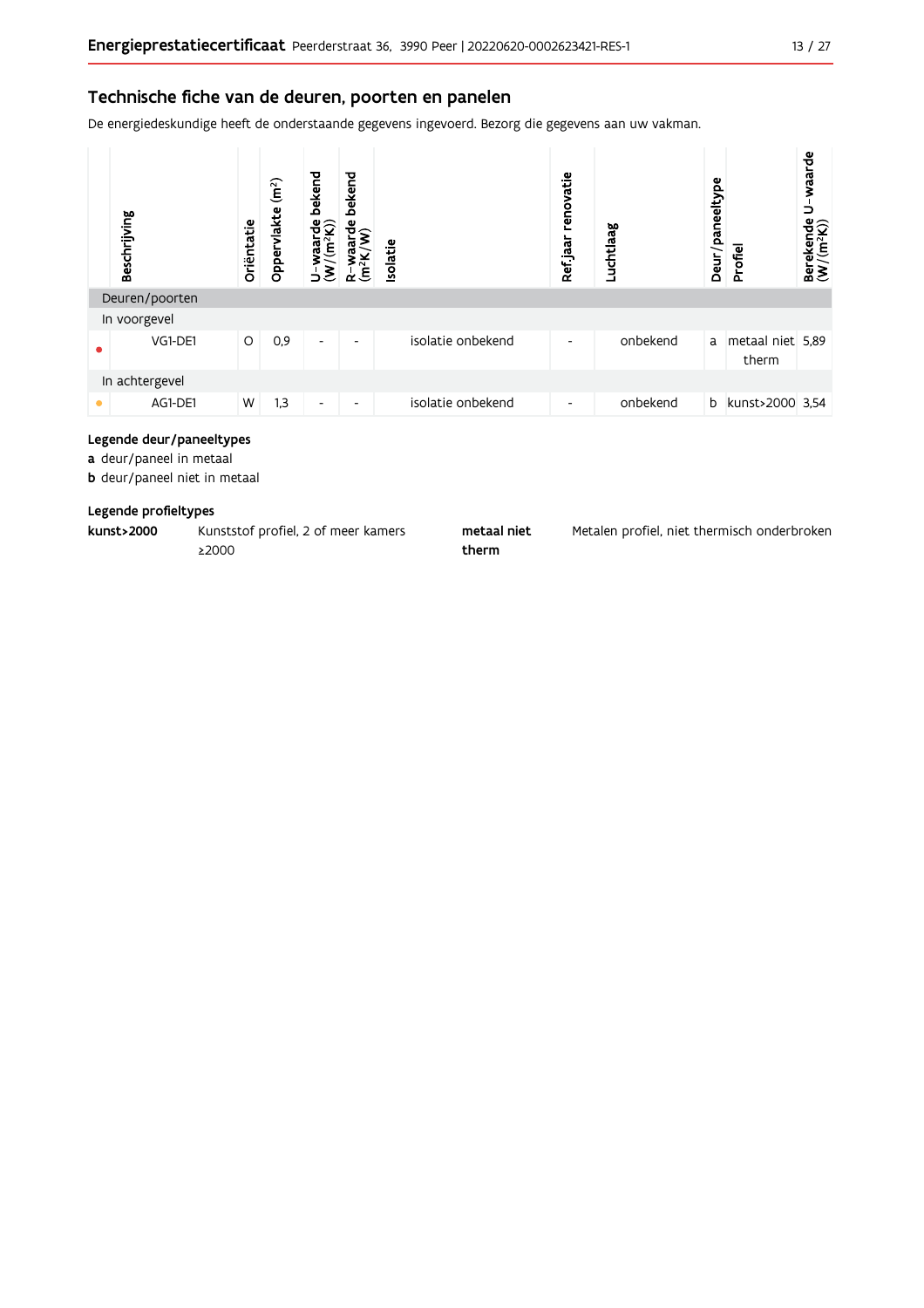### **Muren**

儿⊞

#### Muur (spouw)

| 95 m <sup>2</sup> van de spouwmuren is niet geïsoleerd. Breng isolatie aan in de spouw en plaats | bijkomende isolatie aan de binnenkant van<br>de spouwmuur                                                         | € 28 500 |
|--------------------------------------------------------------------------------------------------|-------------------------------------------------------------------------------------------------------------------|----------|
|                                                                                                  | of breng isolatie aan in de spouw en plaats €42 000<br>bijkomende isolatie aan de buitenkant van<br>de spouwmuur. |          |

Bij de isolatie van de muren kunt u het best streven naar een U-waarde van maximaal 0,24 W/(m<sup>2</sup>K). Dat komt overeen met een isolatielaag van ongeveer 14 cm minerale wol, EPS of XPS ( $\lambda_a$  = 0,035 W/(mK)) of 10 cm PUR of PIR ( $\lambda_a$  = 0,023 W/(mK)). Als u de isolatie tussen regelwerk plaatst, breng dan minstens 6 cm extra isolatie aan.

Hoogstwaarschijnlijk renoveert u uw muren maar één keer grondig. Isoleer daarom meteen maximaal. De energiedoelstelling van 0,24 W/(m<sup>2</sup>K) vormt de basis, maar u kunt altijd streven naar beter.

#### Pas op! ( !

- · De warmteverliezen worden niet alleen beperkt door goed te isoleren, maar ook door luchtlekken te vermijden. Besteed voldoende aandacht aan het luchtdicht aansluiten van de muurisolatie op vensters en deuren, de vloer en het dak.
- · Door het isoleren van de muren gaat de luchtdichtheid van uw woning er op vooruit en kan de luchtverversing niet meer gebeuren via spleten en kieren. Voorzie dus een ventilatiesysteem om uw woning te ventileren. Dat is niet enkel essentieel om vochtproblemen te vermijden, maar ook voor uw gezondheid en uw comfort.

Laat u bijstaan door een architect, aannemer of vakman voor deskundig advies en een goede uitvoering van de werken.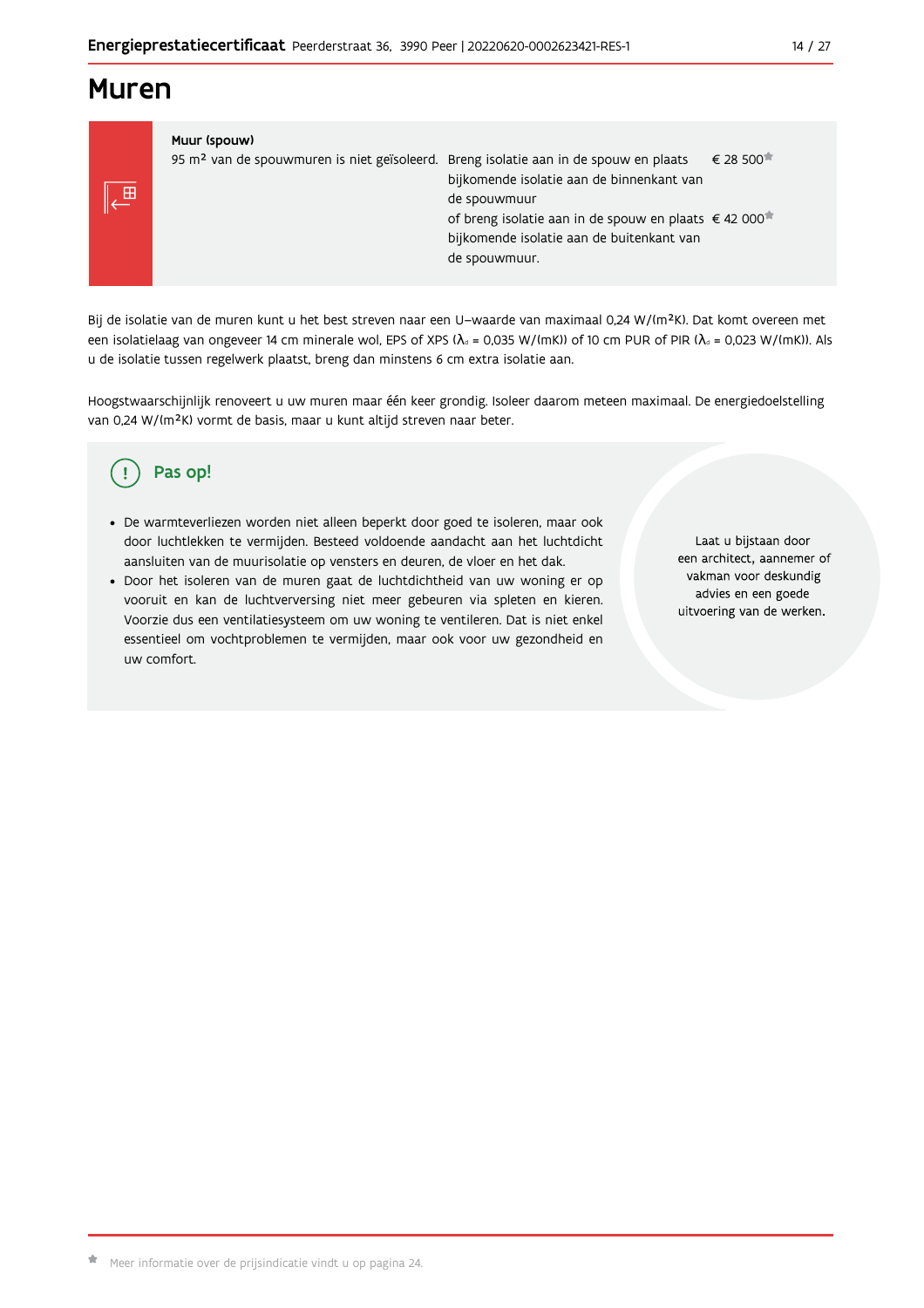#### Methodes om buitenmuren te isoleren

Er bestaan een aantal methodes om muren te isoleren. U kunt die methodes combineren om de energiedoelstelling van 0,24 W/(m<sup>2</sup>K) te halen.

#### Spouwmuren isoleren

Na-isolatie van de spouw moet gebeuren door een gecertificeerde aannemer. Een 5 cm brede spouw isoleren is vaak niet genoeg om de energiedoelstelling van 0,24 W/(m<sup>2</sup>K) te halen. Combineer de isolatie van de spouw met isolatie aan de binnen of buitenkant van de muren.



1. Dragende muur | 2. Ingeblazen isolatie | 3. Gevelsteen / gevelbekleding

#### $\bigoplus$

- Weinig overlast en snelle uitvoering.
- Relatief goedkoop
- · Geen invloed op het uitzicht van de woning.

#### $\odot$

- · Niet altijd toepasbaar (te smalle of vervuilde spouw, vorstschade, dampremmende gevelbekleding ...)
- Koudebruggen zijn moeilijk weg te werken

### Muren aan de buitenkant isoleren

een geïsoleerde spouw op te trekken of door isolatiemateriaal aan te brengen met daarop een bepleistering of een nieuwe gevelbekleding.



1. Buitenmuur | 2. Isolatie | 3. Vochtscherm | 4. Afwerkingslaag | 5. Stijl- en regelwerk (optioneel)

#### $\odot$

- · Bouwfysisch veruit de beste oplossing.
- · Koudebruggen worden weggewerkt.
- · Nieuw uitzicht van de woning.

#### $\odot$

- Vrij dure oplossing.
- · Niet toepasbaar bij beschermde of siergevels.
- Soms is een stedenbouwkundige vergunning vereist.

### Denk vooruit!

- · Nadien uw dak isoleren? Zorg nu al dat de dakisolatie zal kunnen aansluiten op de muurisolatie
- Vernieuw eerst vensters en deuren (indien nodig), zodat de buitenisolatie hierop kan aansluiten.
- Hou nu al rekening met later te plaatsen zonwering.

### Muren aan de binnenkant isoleren

Dat kan door een extra buitenmuur met Isolatieplaten kunnen rechtstreeks op de bestaande muur bevestigd worden of een structuur in hout of metaal kan opgevuld worden met isolatie

('voorzetwandsysteem'). Binnenisolatie is een delicaat werk. Vraag advies aan een vakman of laat het uitvoeren door een gecertificeerd aannemer.



1. Buitengevel | 2. Isolatie | 3. Dampscherm | 4. Binnenafwerking | 5. Stijl- en regelwerk (optioneel)

#### $\bigodot$

- Relatief eenvoudig zelf uit te voeren.
- · Geen invloed op het uitzicht van de woning.

### $\odot$

- · Bouwfysisch de meest delicate oplossing.
- De binnenruimte verkleint en stopcontacten, leidingen en radiatoren moeten worden verplaatst.

### Denk vooruit!

- Vernieuw eerst vensters en deuren (indien nodig), zodat de binnenisolatie hierop kan aansluiten.
- Breng eventueel wandverstevigingen aan om later kaders en kasten te kunnen ophangen.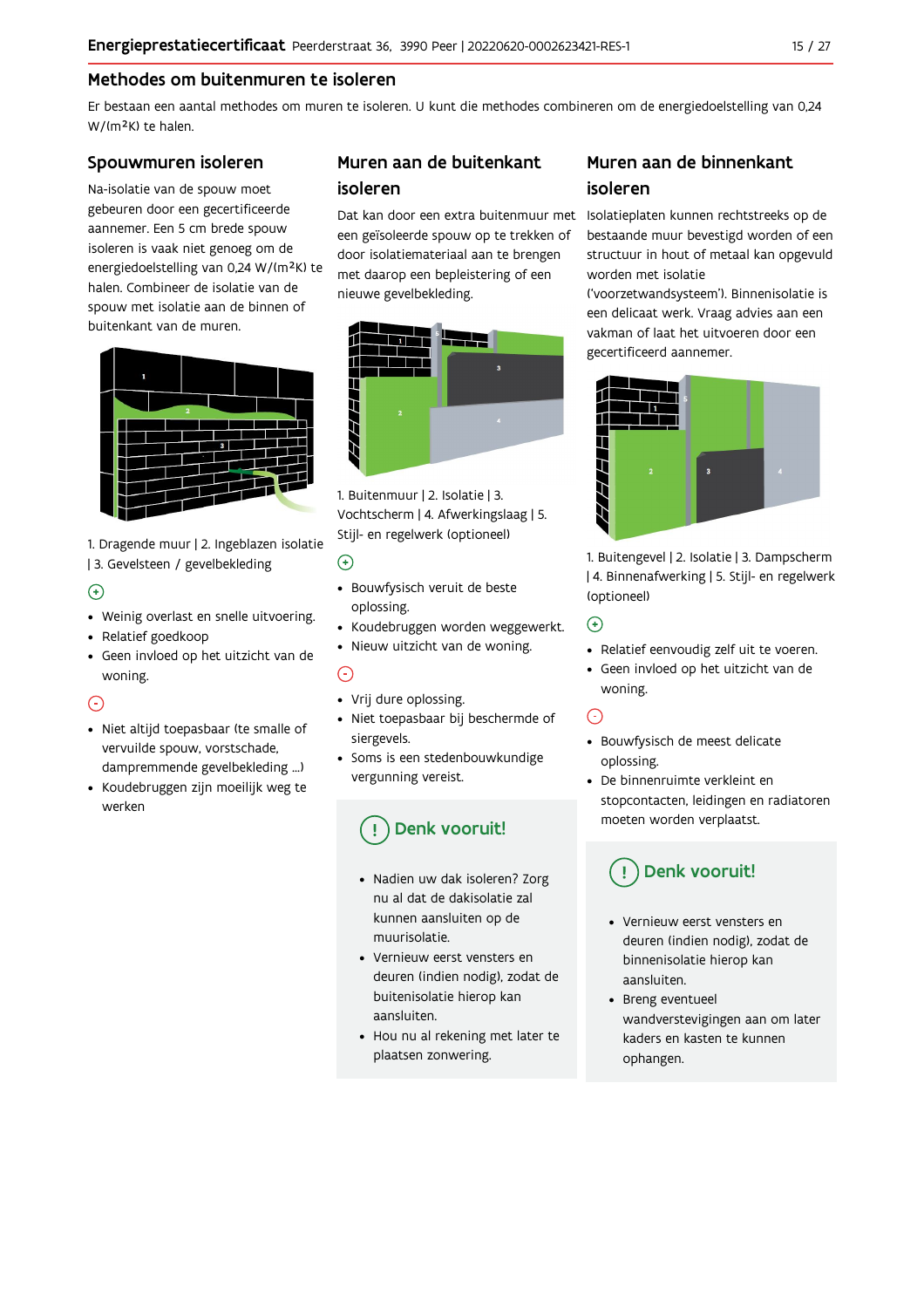#### Technische fiche van de muren

De energiedeskundige heeft de onderstaande gegevens ingevoerd. Bezorg die gegevens aan uw vakman.

| Beschrijving | Oriëntatie | Netto-oppervlakte (m <sup>2</sup> ) | Diepte onder maaiveld (m) | U-waarde bekend (W/(m <sup>2</sup> K)) | R-waarde bekend (m <sup>2</sup> K/W) | Isolatie |                  | Ref.jaar renovatie       | Luchtlaag            | Muurtype | Berekende U-waarde<br>(W/(m <sup>2</sup> K)) |
|--------------|------------|-------------------------------------|---------------------------|----------------------------------------|--------------------------------------|----------|------------------|--------------------------|----------------------|----------|----------------------------------------------|
| Buitenmuur   |            |                                     |                           |                                        |                                      |          |                  |                          |                      |          |                                              |
| Voorgevel    |            |                                     |                           |                                        |                                      |          |                  |                          |                      |          |                                              |
| VG1          | $\circ$    | 27                                  | $\overline{a}$            |                                        |                                      |          | isolatie afwezig | $\overline{\phantom{0}}$ | aanwezig<br>in spouw | a        | 1,79                                         |
| Achtergevel  |            |                                     |                           |                                        |                                      |          |                  |                          |                      |          |                                              |
| AG1          | W          | 19,2                                | $\overline{a}$            |                                        |                                      |          | isolatie afwezig | ۰                        | aanwezig<br>in spouw | a        | 1,79                                         |
| Rechtergevel |            |                                     |                           |                                        |                                      |          |                  |                          |                      |          |                                              |
| RG1          | N          | 25                                  | Ĭ.                        |                                        |                                      |          | isolatie afwezig |                          | aanwezig<br>in spouw | a        | 1,79                                         |
| Linkergevel  |            |                                     |                           |                                        |                                      |          |                  |                          |                      |          |                                              |
| LG1          | Z          | 24                                  |                           |                                        |                                      |          | isolatie afwezig |                          | aanwezig<br>in spouw | a        | 1,79                                         |

#### Legende

a muur niet in isolerende snelbouwsteen of cellenbeton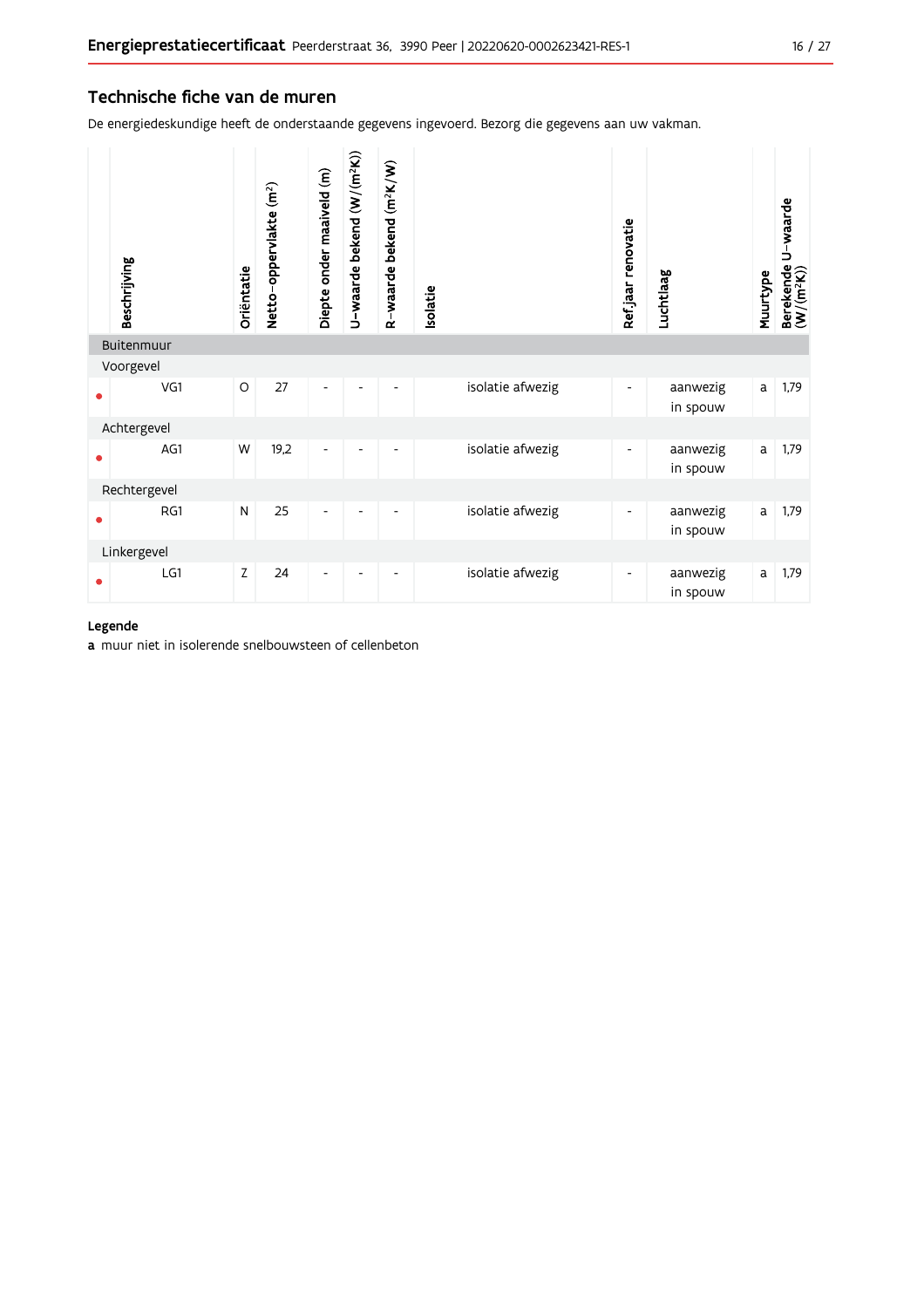## Vloeren



Vloer boven kelder of buiten 141 m<sup>2</sup> van de vloer is vermoedelijk niet geïsoleerd.

Plaats isolatie.

 $\epsilon$  6.500<sup> $\pm$ </sup>

Bij de isolatie van uw vloeren kunt u het best streven naar een U-waarde van maximaal 0,24 W/(m<sup>2</sup>K). Bij een vloer boven een kelder komt dat overeen met een isolatielaag van ongeveer 10 cm minerale wol ( $\lambda_d$  = 0,040 W/(mK)) of 7 cm gespoten PUR of PIR ( $\lambda_4$  = 0,030 W/(mK)). Omdat de warmteverliezen naar de grond beperkt zijn, hoeft de isolatielaag in vloeren op volle grond iets minder dik te zijn.

Hoogstwaarschijnlijk renoveert u uw vloer(en) maar één keer grondig. Isoleer daarom meteen maximaal. De energiedoelstelling van 0,24 W/(m<sup>2</sup>K) vormt de basis, maar u kunt altijd streven naar beter.

#### Een vloer boven (kruip)kelder, onverwarmde ruimte of buitenomgeving isoleren

De isolatie wordt aan de onderkant van uw vloer aangebracht, op voorwaarde dat de kelder toegankelijk en minstens 50 cm hoog is. Keldermuren onderbreken de vloerisolatie en zorgen voor koudebruggen. Dat kunt u oplossen door de keldermuren ter plaatse van de aansluiting met de vloerisolatie ook met isolatie in te pakken. Hebt u een kruipkelder? Vraag dan steeds advies aan een specialist, want kruipkelders isoleren is niet eenvoudig en kan bouwfysisch delicaat zijn.

Denk vooruit! Ţ

· Isoleert u eerst uw vloeren en dan uw muren? Hou dan nu al rekening met de aansluiting van de muurisolatie die u later gaat plaatsen. Zo kunt u koudebruggen vermijden.

### Pas op!

· Door het isoleren van de vloer is het mogelijk dat de luchtdichtheid van uw woning er sterk op vooruit gaat. De luchtverversing kan dan niet meer gebeuren via spleten en kieren. Voorzie dus een ventilatiesysteem om uw woning te ventileren. Dat is niet enkel essentieel om vochtproblemen te vermijden, maar ook voor uw gezondheid en uw comfort.

Laat u bijstaan door een architect, aannemer of vakman voor deskundig advies en een goede uitvoering van de werken.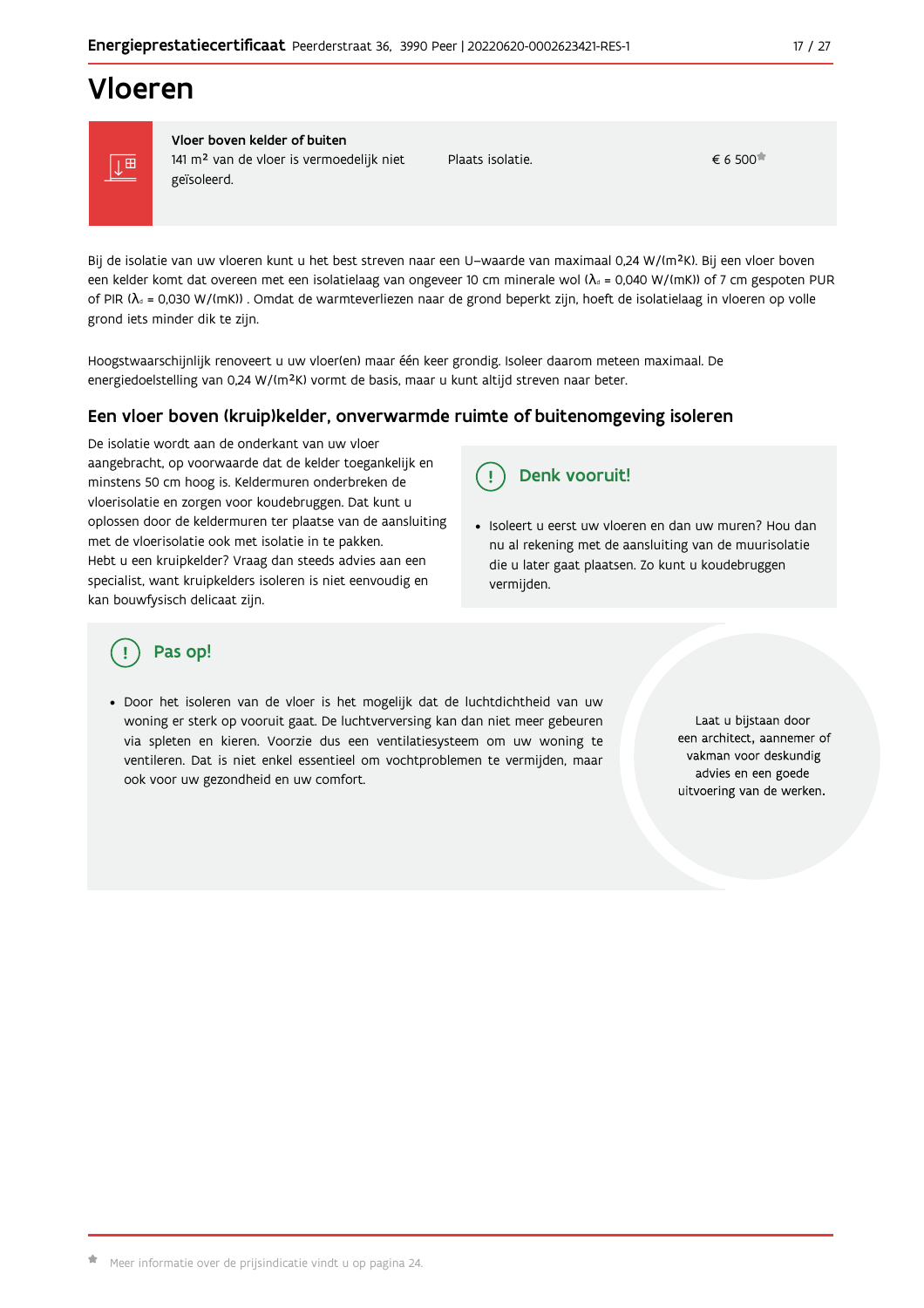#### Technische fiche van de vloeren

De energiedeskundige heeft de onderstaande gegevens ingevoerd. Bezorg die gegevens aan uw vakman.



#### Legende

a vloer niet in cellenbeton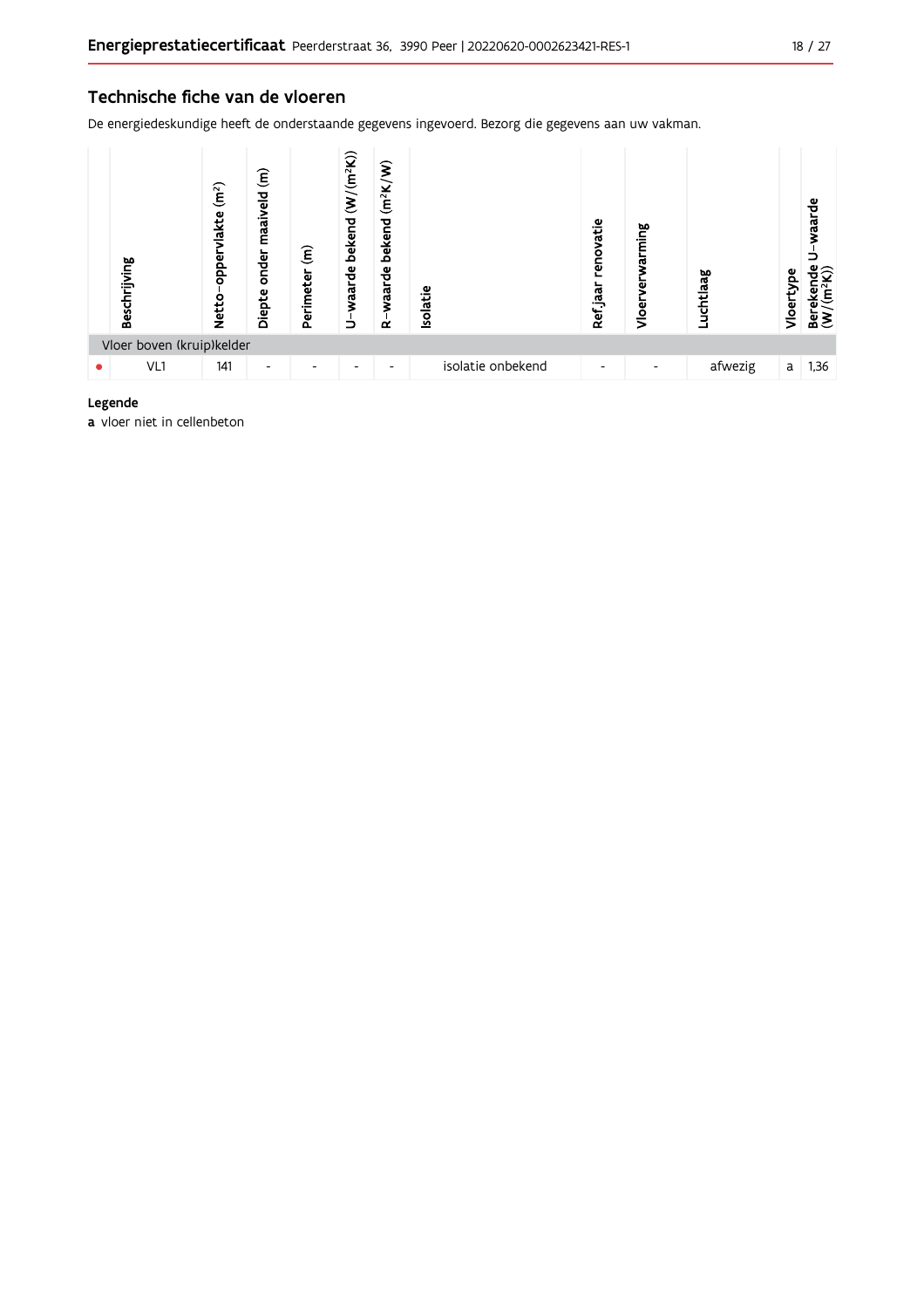## Ruimteverwarming



Proficiat! De verwarmingsinstallatie met condenserende ketel voldoet aan de energiedoelstelling.

#### Technische fiche van de ruimteverwarming

De energiedeskundige heeft de onderstaande gegevens ingevoerd. Bezorg die gegevens aan uw vakman.

### Installaties met één opwekker

|                             | RV1                                                           |  |  |
|-----------------------------|---------------------------------------------------------------|--|--|
|                             | $\odot$                                                       |  |  |
| Omschrijving                |                                                               |  |  |
| Type verwarming             | centraal                                                      |  |  |
| Aandeel in volume (%)       | 100%                                                          |  |  |
| Installatierendement (%)    | 75%                                                           |  |  |
| Aantal opwekkers            | $\mathbf{1}$                                                  |  |  |
| Opwekking                   |                                                               |  |  |
|                             | $\odot$                                                       |  |  |
| Type opwekker               | individueel                                                   |  |  |
| Energiedrager               | gas                                                           |  |  |
| Soort opwekker(s)           | condenserende ketel                                           |  |  |
| Bron/afgiftemedium          | $\blacksquare$                                                |  |  |
| Vermogen (kW)               | $\overline{a}$                                                |  |  |
| Elektrisch vermogen WKK     | $\overline{a}$                                                |  |  |
| (kW)                        |                                                               |  |  |
| Aantal (woon)eenheden       | $\overline{\phantom{a}}$                                      |  |  |
| Rendement                   | 108% t.o.v.<br>onderwaarde                                    |  |  |
| Referentiejaar fabricage    | $\overline{\phantom{a}}$                                      |  |  |
| Labels                      | HR-top                                                        |  |  |
| Locatie                     | buiten beschermd                                              |  |  |
|                             | volume                                                        |  |  |
| Distributie                 |                                                               |  |  |
| <b>Externe stookplaats</b>  | nee                                                           |  |  |
| Ongeïsoleerde leidingen (m) | Om $\leq$ lengte $\leq$ 2m                                    |  |  |
| Ongeïsoleerde combilus (m)  | $\mathbf{r}$                                                  |  |  |
| Aantal (woon)eenheden op    | $\overline{a}$                                                |  |  |
| combilus                    |                                                               |  |  |
| Afgifte & regeling          |                                                               |  |  |
| Type afgifte                | radiatoren/convectoren                                        |  |  |
| Regeling                    | pompregeling<br>manuele<br>radiatorkranen<br>kamerthermostaat |  |  |
|                             |                                                               |  |  |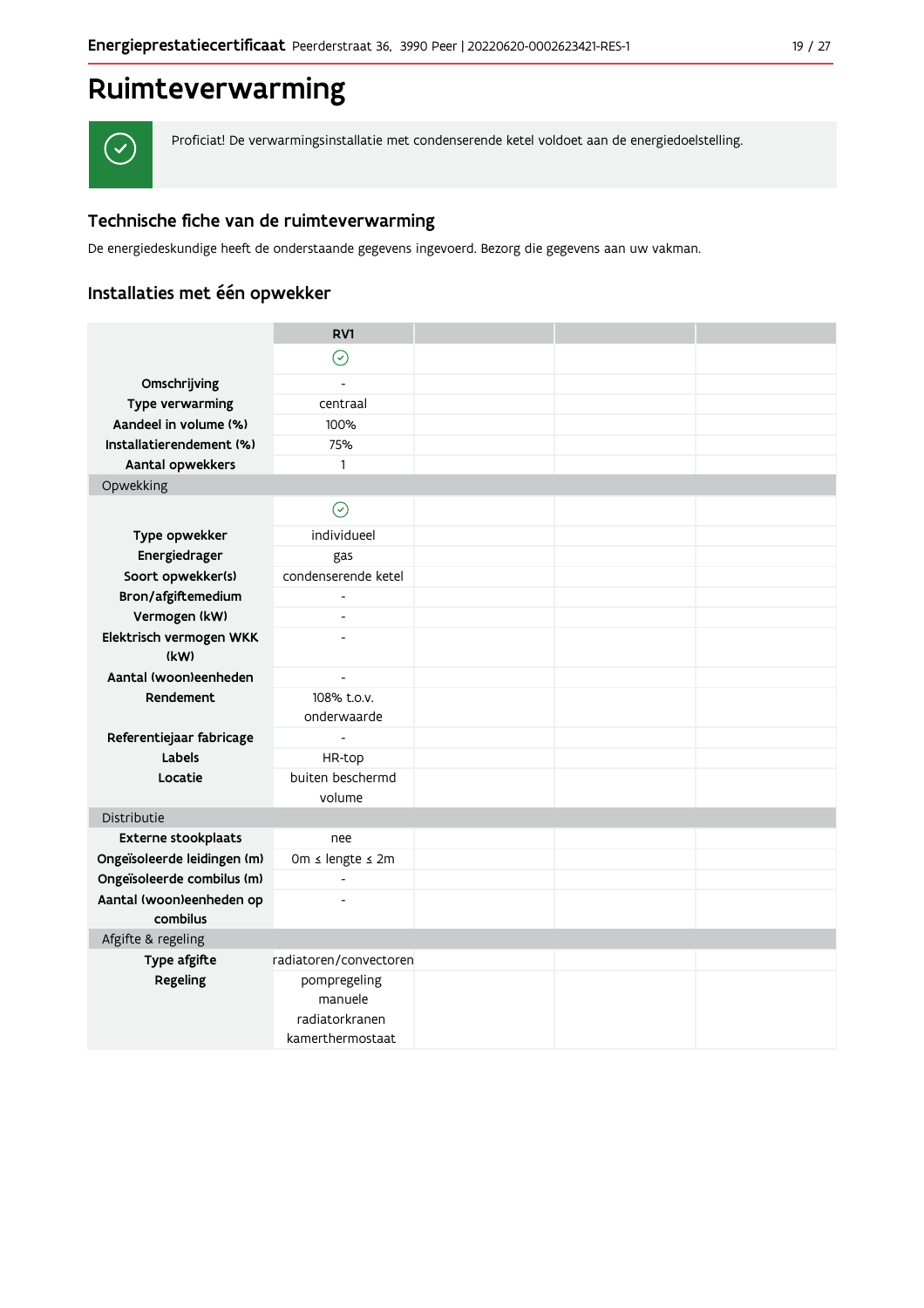## Installaties voor zonne-energie



Zonneboiler

Er is geen zonneboiler aanwezig.

Volgens de zonnekaart is het dak geschikt € 5 000 voor 4,8 m<sup>2</sup> zonnecollectoren. Overweeg de plaatsing van een zonneboiler.

Zonnepanelen Er zijn geen zonnepanelen aanwezig.

Volgens de zonnekaart is het dak geschikt  $\epsilon$  5 000<sup> $\star$ </sup> voor 20 m<sup>2</sup> zonnepanelen. Overweeg de plaatsing van zonnepanelen.

De voorgestelde aanbevelingen zijn gebaseerd op de informatie uit de zonnekaart. De zonnekaart berekent automatisch het zonnepotentieel voor uw woning en geeft een indicatie van het aantal zonnepanelen én zonnecollectoren dat u op uw dak zou kunnen plaatsen.

De zonnekaart gaat uit van het elektriciteits- en watergebruik van een standaardgezin. Hou er bij de bepaling van de grootte van de te plaatsen installatie rekening mee dat uw eigen elektriciteits- en watergebruik daarvan kan afwijken.

Als er nog geen installaties op zonne-energie aanwezig zijn, geven de aanbevelingen steeds beide opties weer. Hoewel het op energetisch vlak het best is om beide installaties te plaatsen, zal dat door plaatsgebrek op uw dak in de praktijk echter niet altijd mogelijk zijn.

Voor meer informatie over de berekening van het zonnepotentieel kunt u terecht op de zonnekaart via www.energiesparen.be/zonnekaart.

#### Zonnepanelen

Zonnepanelen (ook wel fotovoltaïsche panelen of PV-panelen genoemd) zetten de energie van de zon om in elektriciteit.

Bij de bepaling van het aantal te plaatsen zonnepanelen kunt u ervoor kiezen om alleen uw eigen elektriciteitsverbruik te dekken of om meteen het volledige beschikbare dakoppervlak te benutten.

Om de zonnepanelen optimaal te laten renderen, plaatst u ze tussen oostelijke en westelijke richting onder een hoek van 20° tot 60°.

### Zonneboiler

Zonnecollectoren zetten de energie van de zon om in warmte. Een zonneboilerinstallatie bestaat uit zonnecollectoren op het dak en een opslagvat voor warm water. Een zonneboiler verwarmt een deel van het sanitair warm water met gratis zonnewarmte. Als de installatie voldoende groot is, kan ze ook in een deel van uw behoefte voor ruimteverwarming voorzien. Hou er wel rekening mee dat een zonnecollector het hoogste rendement behaalt in de zomer. Het rendement in de winter ligt beduidend lager.

Om de zonnecollectoren optimaal te laten renderen, plaatst u ze tussen oostelijke en westelijke richting onder een hoek van 20° tot 60°.



1. Zonnepaneel | 2. Omvormer | 3. Elektrische toestellen



1. Zonnecollector | 2. Opslagvat zonneboiler | 3. Sanitair warm water | 4. Afgifte-element voor ruimteverwarming (optioneel)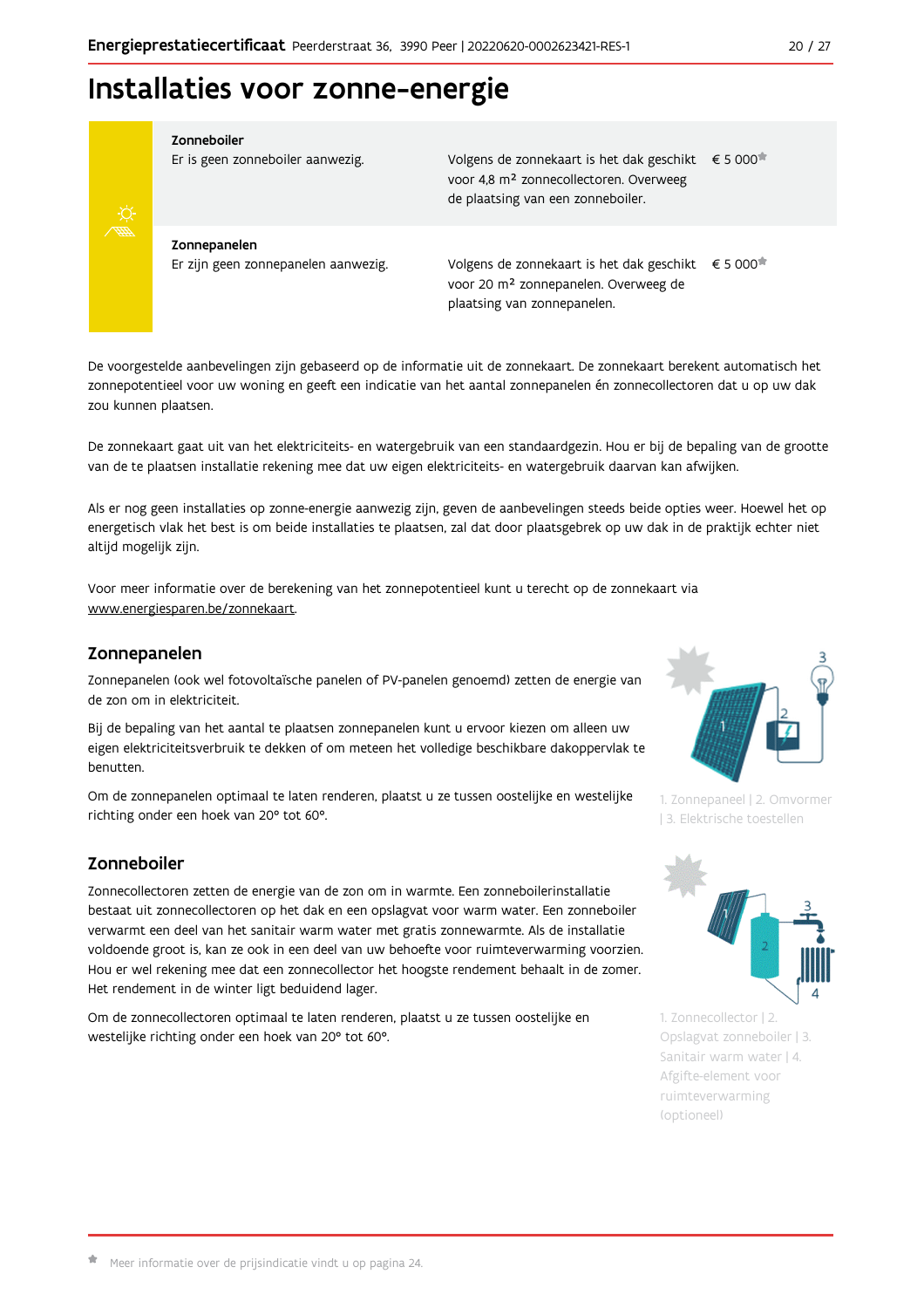#### Ţ Denk vooruit!

- · Zorg ervoor dat het dak waarop u de zonnepanelen of zonnecollectoren plaatst, goed is geïsoleerd. Als de installaties geplaatst zijn, kunt u het dak alleen nog aan de onderkant isoleren.
- · De groenste én de goedkoopste stroom is de stroom die u niet verbruikt. Probeer daarom eerst overbodig elektriciteitsverbruik te vermijden door bijvoorbeeld het sluimerverbruik te verminderen.
- · Beperk ook het gebruik van sanitair warm water door gebruik te maken van een spaardouchekop, een debietbegrenzer of een douchewarmtewisselaar.

#### Pas op! ( !

- · Schaduw van gebouwen, bomen en schoorstenen vermindert de opbrengst van zonnepanelen en zonnecollectoren.
- Informeer bij uw gemeentebestuur of u een bouwvergunning moet aanvragen voor de plaatsing van zonnepanelen of zonnecollectoren.

Laat u bijstaan door een architect, aannemer of vakman voor deskundig advies en een goede uitvoering van de werken.

#### Technische fiche van de installaties op zonne-energie

Geen installaties op zonne-energie aanwezig.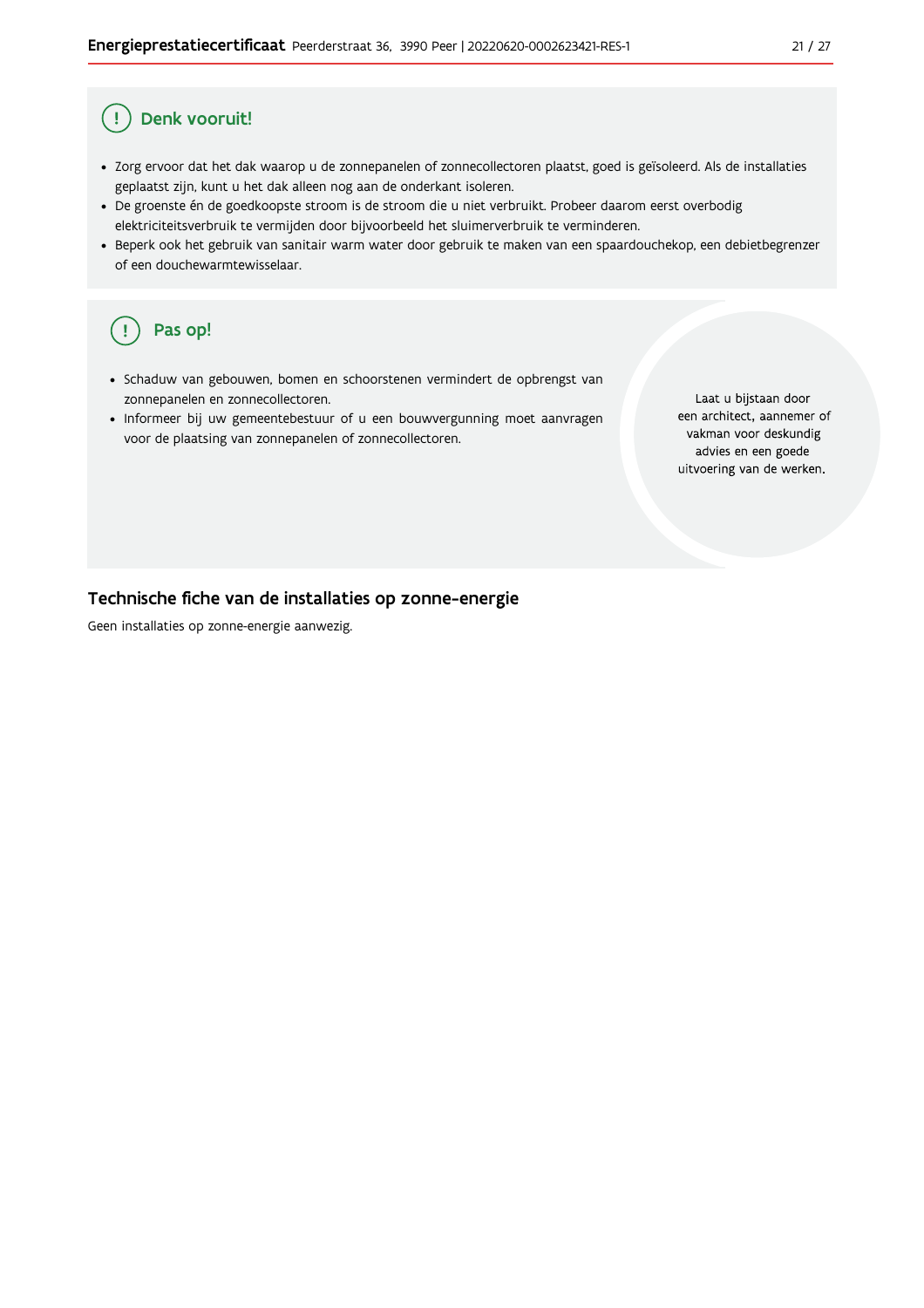## Overige installaties

#### Sanitair warm water



Uw woning beschikt niet over een zonneboiler. Overweeg de plaatsing van een zonneboiler of warmtepompboiler. Daarmee kunt u energie besparen.

|                                    | SWW1                     |  |
|------------------------------------|--------------------------|--|
| <b>Bestemming</b>                  | keuken en badkamer       |  |
| Opwekking                          |                          |  |
| Soort                              | individueel              |  |
| Gekoppeld aan ruimteverwarming     | ja, aan rv1              |  |
| Energiedrager                      |                          |  |
| Type toestel                       |                          |  |
| Referentiejaar fabricage           | $\overline{\phantom{a}}$ |  |
| Energielabel                       | $\blacksquare$           |  |
| Opslag                             |                          |  |
| Aantal voorraadvaten               | 0                        |  |
| Aantal (woon)eenheden              |                          |  |
| Volume (I)                         | $\overline{\phantom{a}}$ |  |
| Omtrek (m)                         | $\overline{\phantom{0}}$ |  |
| Hoogte (m)                         |                          |  |
| Isolatie                           | ٠                        |  |
| Label                              | $\overline{\phantom{a}}$ |  |
| Opwekker en voorraadvat één geheel | -                        |  |
| Distributie                        |                          |  |
| Type leidingen                     | gewone leidingen         |  |
| Lengte leidingen (m)               | > 5m                     |  |
| Isolatie leidingen                 | ۰                        |  |
| Aantal (woon)eenheden op leidingen | $\overline{\phantom{0}}$ |  |

#### Ventilatie

<u>99</u> Uw woning beschikt mogelijk niet over voldoende ventilatievoorzieningen. Een goede ventilatie is echter noodzakelijk om een gezond binnenklimaat te garanderen. Voorzie bij uw renovatie daarom in een ventilatiesysteem. Om energie te besparen, kunt u het best kiezen voor een systeem met vraagsturing of warmteterugwinning.

| Type ventilatie | geen of onvolledig |
|-----------------|--------------------|
|                 |                    |

#### **Koeling**

 $-\bigcirc$ Uw woning heeft kans op oververhitting, ondanks de aanwezige zonwering. Vermijd de plaatsing van een koelinstallatie, want die verbruikt veel energie. Bekijk of andere maatregelen mogelijk zijn om oververhitting tegen te gaan: 's nachts intensief ventileren, bijkomende zonwering ...

| Koelinstallatie | afwezig |
|-----------------|---------|
|                 |         |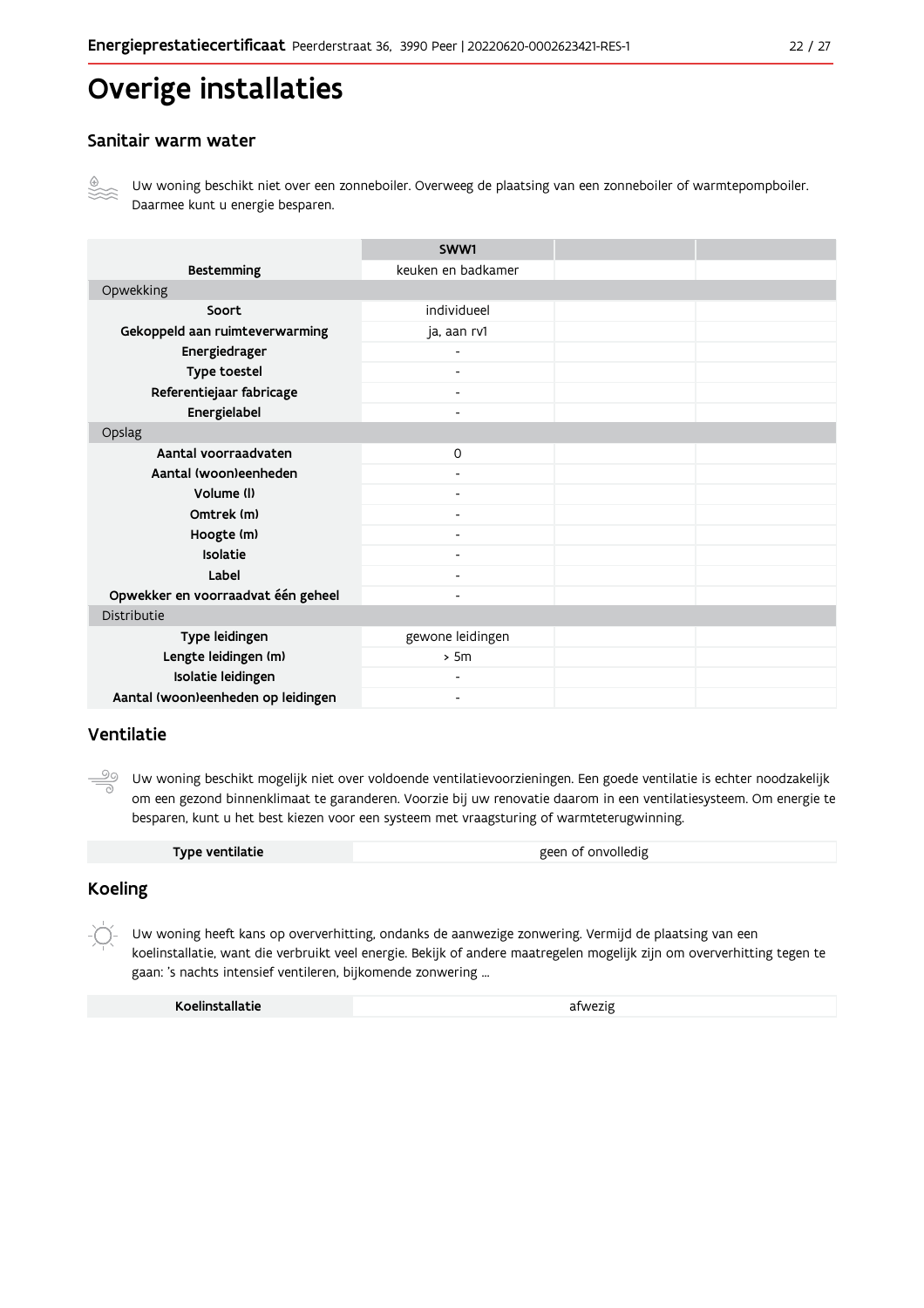## Bewijsstukken gebruikt voor dit EPC

#### Welke bewijsstukken kan een energiedeskundige gebruiken?



De energiedeskundige gebruikt de informatie die hij ter plaatse ziet, aangevuld met de informatie uit bewijsstukken. Alleen documenten die voldoen aan de voorwaarden van het inspectieprotocol worden aanvaard. Ze moeten bijvoorbeeld duidelijk gelinkt kunnen worden aan de woning/het gebouw en de nodige detailinformatie bevatten.

#### Let op!

Mondelinge informatie en verklaringen van architect, aannemer, eigenaar, ... worden niet aanvaard als bewijs.

In onderstaande lijst heeft de energiedeskundige aangeduid welke geldige bewijsstukken hij gebruikt heeft om dit EPC op te maken.

| Plannen: plannen bij stedenbouwkundige aanvraag, stedenbouwkundige plannen (goedgekeurd door de gemeente),          |
|---------------------------------------------------------------------------------------------------------------------|
| technische plannen, uitvoeringsplannen of -details, asbuilt-plannen                                                 |
| Lastenboeken, meetstaten of aanbestedingsplannen die deel uitmaken van een (aannemings)contract                     |
| Aannemingsovereenkomsten                                                                                            |
| Offertes of bestelbonnen                                                                                            |
| Informatie uit algemene vergadering van mede-eigenaars: verslag of proces-verbaal                                   |
| Informatie uit werfverslagen, vorderingsstaten of processen-verbalen van voorlopige of definitieve oplevering       |
| Facturen van bouwmaterialen of leveringsbonnen                                                                      |
| Facturen van aannemers                                                                                              |
| Verklaring van overeenkomstigheid met STS of ATG, opgemaakt en ondertekend door de aannemer                         |
| Foto's waarop de samenstelling van het schildeel of de installatie te herkennen is (detailfoto's) en foto's waarmee |
| aangetoond kan worden dat het schildeel of de installatie geplaatst is (overzichtsfoto's)                           |
| EPB-aangiften, zoals het transmissieformulier en het EPW-formulier                                                  |
| Informatie uit subsidieaanvragen bij de Vlaamse overheid of de netbetheerder                                        |
| Verslag van destructief onderzoek derde/expert                                                                      |
| Eerder opgemaakte EPC's, zoals het EPC van de Gemeenschappelijke Delen                                              |
| Technische documentatie met productinformatie                                                                       |
| Luchtdichtheidsmeting                                                                                               |
| WKK-certificaten of milieuvergunningen                                                                              |
| Elektriciteitskeuring                                                                                               |
| Verwarmingsauditrapport, keuringsrapport of reinigings- en verbrandingsattest ketel                                 |
| Ventilatieprestatieverslag                                                                                          |
| Verslag energetische keuring koelsysteem                                                                            |
| Verlichtingsstudie en eventuele relightingpremie                                                                    |
| Aanvullende bewijsstukken: uittreksel van de kadastrale legger of het vergunningenregister, notariële akte,         |
| ontvangst- of volledigheidsbewijs van de stedenbouwkundige aanvraag, verkavelingsvergunning,                        |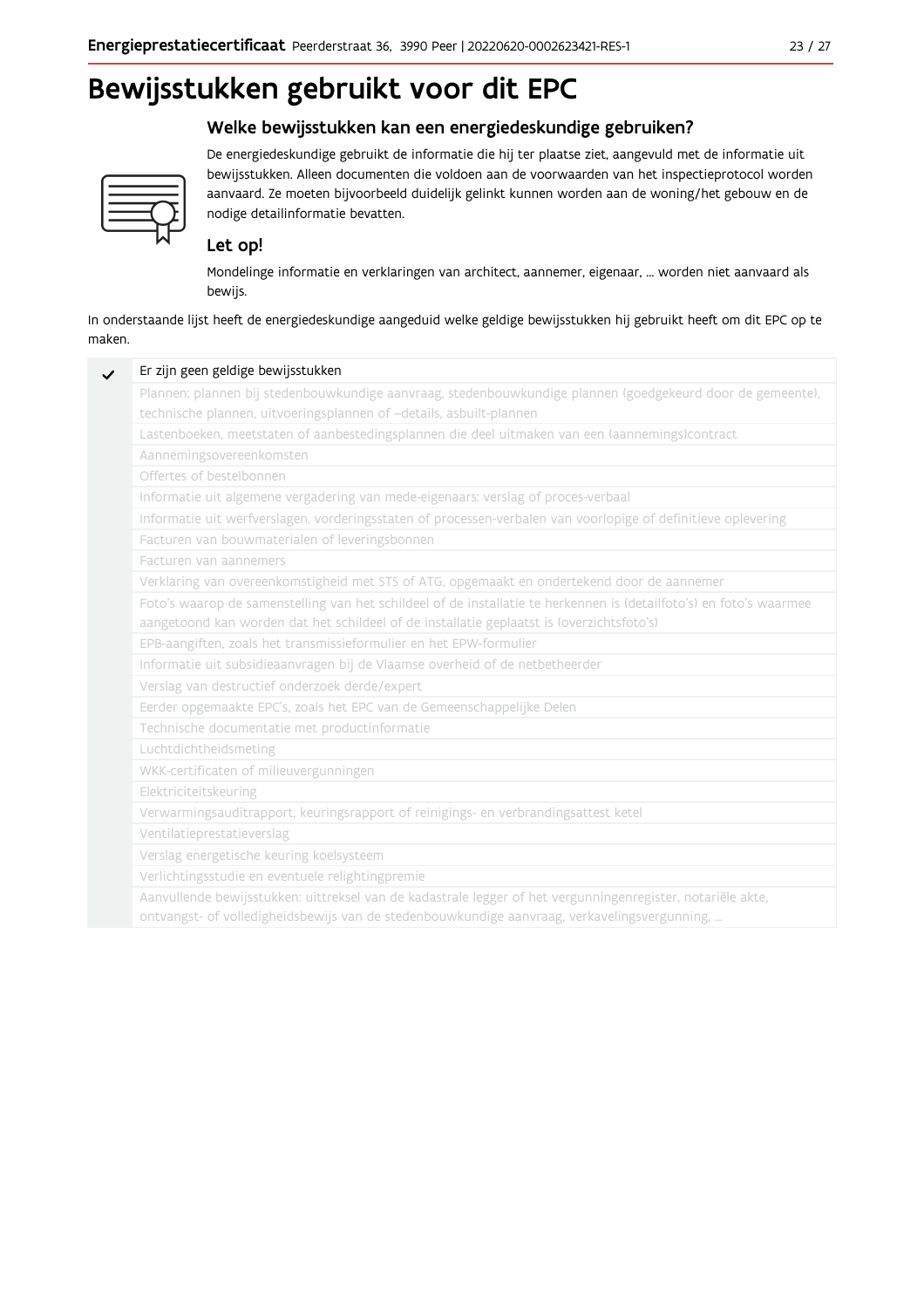## **Toelichting prijsindicaties**

### Deze toelichting beschrijft hoe de prijsberekeningen zijn opgemaakt.

De prijzen op het EPC zijn indicatieve gemiddelden die op geautomatiseerde wijze berekend zijn en afgerond zijn op 500 euro. Op basis van actuele gemiddelde eenheidsprijzen en de hoeveelheden die de energiedeskundige opgemeten heeft, berekent de software de prijsindicaties voor de aanbevolen werken. De prijsindicaties kunnen afwijken van de offerteprijzen van uw aannemer.

In de praktijk zijn vaak verschillende uitvoeringsmethodes mogelijk die niet evenveel kosten. Elke methode heeft voor- en nadelen. Het EPC oordeelt niet welke uitvoeringsmethode u het best kunt toepassen bij uw renovatie. Daarom geeft het een prijsindicatie voor de meest gangbare uitvoeringsmethode(s). Als er verschillende gangbare uitvoeringsmethodes zijn, toont het EPC de prijsindicatie voor de verschillende uitvoeringsmethodes.

De energiedeskundige controleert de prijsindicaties en de technische uitvoerbaarheid van de aanbevolen werken niet.

#### De berekening

De prijsindicaties op het EPC zijn geen volledige raming van uw renovatiebudget.

Renovatiewerken die geen betrekking hebben op de verbetering van de energieprestatie van uw woning (zoals een keuken- of badkamerrenovatie), worden niet in rekening gebracht.

In de tabellen verderop leest u welke kosten vervat zitten in de prijsindicaties en welke niet.

#### De aannames

Bij de berekening worden aannames gedaan (bijvoorbeeld: het dakgebinte is gezond; het onderdak is in goede staat; er is geen vochtprobleem in de muren; de muren hebben een standaardopbouw). Het is mogelijk dat de aannames niet van toepassing zijn op de specifieke toestand van uw woning. Dat kan ertoe leiden dat bijkomende werken nodig zijn, dat andere prijzen van toepassing zijn of dat bepaalde werken een specifieke techniek vragen. Het is ook mogelijk dat u de werken niet mag uitvoeren zonder vergunning. Vraag altijd advies aan een architect, aannemer of andere vakman. Werk samen met vakmensen die in orde zijn met de verzekeringsplicht, sociale en fiscale plichten.

#### De eenheidsprijzen

De gemiddelde eenheidspriizen die in de berekening gebruikt worden, zijn inclusief de kostpriis van standaardproducten van goede kwaliteit, plaatsingskosten, vervoerskosten, de stortkosten bij afbraak en 6% btw. Ze houden geen rekening met marktschommelingen of regionale prijsverschillen. Er wordt een meerprijs ingerekend voor kleine hoeveelheden en een minprijs voor grote hoeveelheden. De eenheidsprijzen zijn bepaald op basis van de volgende bronnen: Arch-index <2012-2017>, Aspen Index <2018>, UPA-BUA-Arch<2017> en overleg met vakmensen.

#### Meer informatie

Meer informatie over de prijsberekeningen vindt u op www.energiesparen.be.

#### In detail bekeken

Volgende kosten zijn te afhankelijk van de situatie en worden daarom bij geen enkele prijsindicatie in rekening gebracht:

- Algemene overkoepelende kosten, zoals loonkosten van de architect of ingenieur en coördinatiekosten;
- Werfinstallaties:
- · Vergunningen, zoals een bouwvergunning of een vergunning voor de inname van het openbaar terrein;
- Toeslagen voor werken in bepaalde regio's en grootstedelijke contexten:
- · Moeilijke bereikbaarheid van (een deel) van het gebouw;
- · Obstructies door naburige percelen, gebouwen en bomen;
- · Cultuurhistorische context of elementen, erfgoed (want niet alle uitvoeringsmethodes zijn dan mogelijk);
- · Technische complexiteit ten gevolge van eigenaardigheden aan het gebouw;
- · Opmaak van een asbestinventaris en verwijderen van asbest;
- · Meerprijzen omdat de werken niet in één fase kunnen worden uitgevoerd.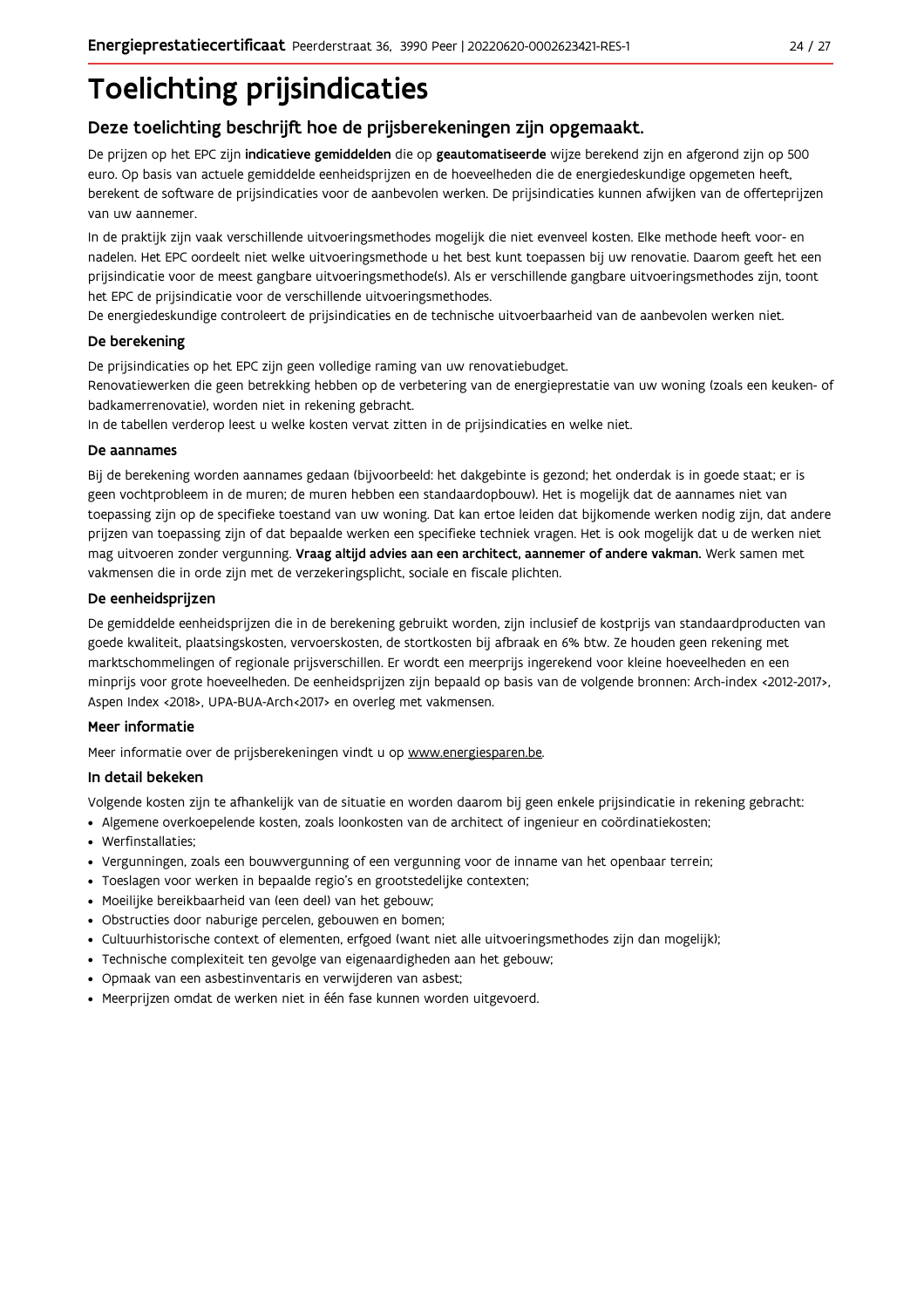In de onderstaande tabel wordt per maatregel aangegeven welke kosten wel en welke kosten niet zijn opgenomen in de berekening. Bij de werken die niet zijn inbegrepen, wordt aangenomen dat de werken niet altijd noodzakelijk zijn, of dat het element in goede staat is, gezond, stabiel, voldoende draagkrachtig, droog, correct geplaatst ...

Als u werken combineert, kan dit een prijsvoordeel opleveren.

|                                                                 | Inbegrepen werken                                                                                                                                                                                                                                                                                                                                                                                                                                                                                                                                                                                                                                                                                                                               | Niet inbegrepen                                                                                                                                                                                              |
|-----------------------------------------------------------------|-------------------------------------------------------------------------------------------------------------------------------------------------------------------------------------------------------------------------------------------------------------------------------------------------------------------------------------------------------------------------------------------------------------------------------------------------------------------------------------------------------------------------------------------------------------------------------------------------------------------------------------------------------------------------------------------------------------------------------------------------|--------------------------------------------------------------------------------------------------------------------------------------------------------------------------------------------------------------|
| Plafond<br>Isoleren bovenop het<br>plafond<br>(vb. zoldervloer) | · Plaatsen van isolatie en dampscherm<br>Plaatsen van een loopvloer<br>• Aanpassingen aan deuren (inkorten),<br>trapgaten of valluiken<br>$\bullet$ Aanpassingen aan de<br>elektriciteitsbekabeling                                                                                                                                                                                                                                                                                                                                                                                                                                                                                                                                             | $\bullet$ Aanpassingen aan gevelopeningen.<br>Er wordt aangenomen dat volgende elementen<br>kunnen behouden worden:<br>• Draagstructuur van het plafond<br>· Binnenafwerking onder het plafond               |
| Plafond<br>Isoleren in of onder het<br>plafond                  | • Plaatsen van isolatie en dampscherm<br>• Afbraak en plaatsing van een standaard<br>afwerking (gipskartonplaten, geplamuurd en<br>geschilderd + stijl- en regelwerk)<br>• Aanpassingen aan de plafondverlichting en<br>elektriciteitsbekabeling                                                                                                                                                                                                                                                                                                                                                                                                                                                                                                | Er wordt aangenomen dat volgende elementen<br>kunnen behouden worden:<br>• Draagstructuur van het plafond                                                                                                    |
| Spouwmuren<br>Na-isoleren van de spouw                          | • Voorbereidende werken (vb. dichtmaken<br>rolluikkasten en andere openingen, boren<br>van injectiegaten)<br>• Plaatsen van isolatie<br>• Dichtvoegen van de injectiegaten<br>• Hoogtewerker (vanaf twee verdiepingen)                                                                                                                                                                                                                                                                                                                                                                                                                                                                                                                          | · Aanpassingen aan de gevel<br>$\bullet$ Aanpassingen aan muurdoorvoeren<br>• Buitenaanleg en buitenverlichting<br>· Wegnemen en herplaatsen van luiken<br>• Herstellingen aan binnen- en<br>buitenafwerking |
| Muren<br>Isoleren aan de binnenkant                             | • Afbraak van vloerplinten en vensterbanken<br>· Afnemen en herplaatsen van aanwezige<br>radiatoren/convectoren, inclusief<br>aanpassingen aan leidingen<br>• Plaatsen van isolatie en dampscherm,<br>inclusief stijl- en regelwerk bij half-stijve<br>isolatieplaten<br>• Bij de onderbreking van isolatielaag door<br>binnenmuren: doortrekken van de isolatie<br>op de binnenmuren over minstens 1 meter<br>(koudebrug vermijden)<br>· Plaatsen van een standaard afwerking<br>(gipskartonplaten, geplamuurd en<br>geschilderd + stijl- en regelwerk), inclusief<br>vloerplinten en vensterbanken<br>• Aanwerken rond vensters en deuren<br>• Aanpassingen aan elektriciteitsbekabeling,<br>stopcontacten, schakelaars en<br>wandverlichting | • Vochtonderzoek en vochtbehandeling<br>• Volledige afbraak binnenafwerking (vb.<br>behang en muurbepleistering)<br>· Plaatsen van muurdoorvoeren                                                            |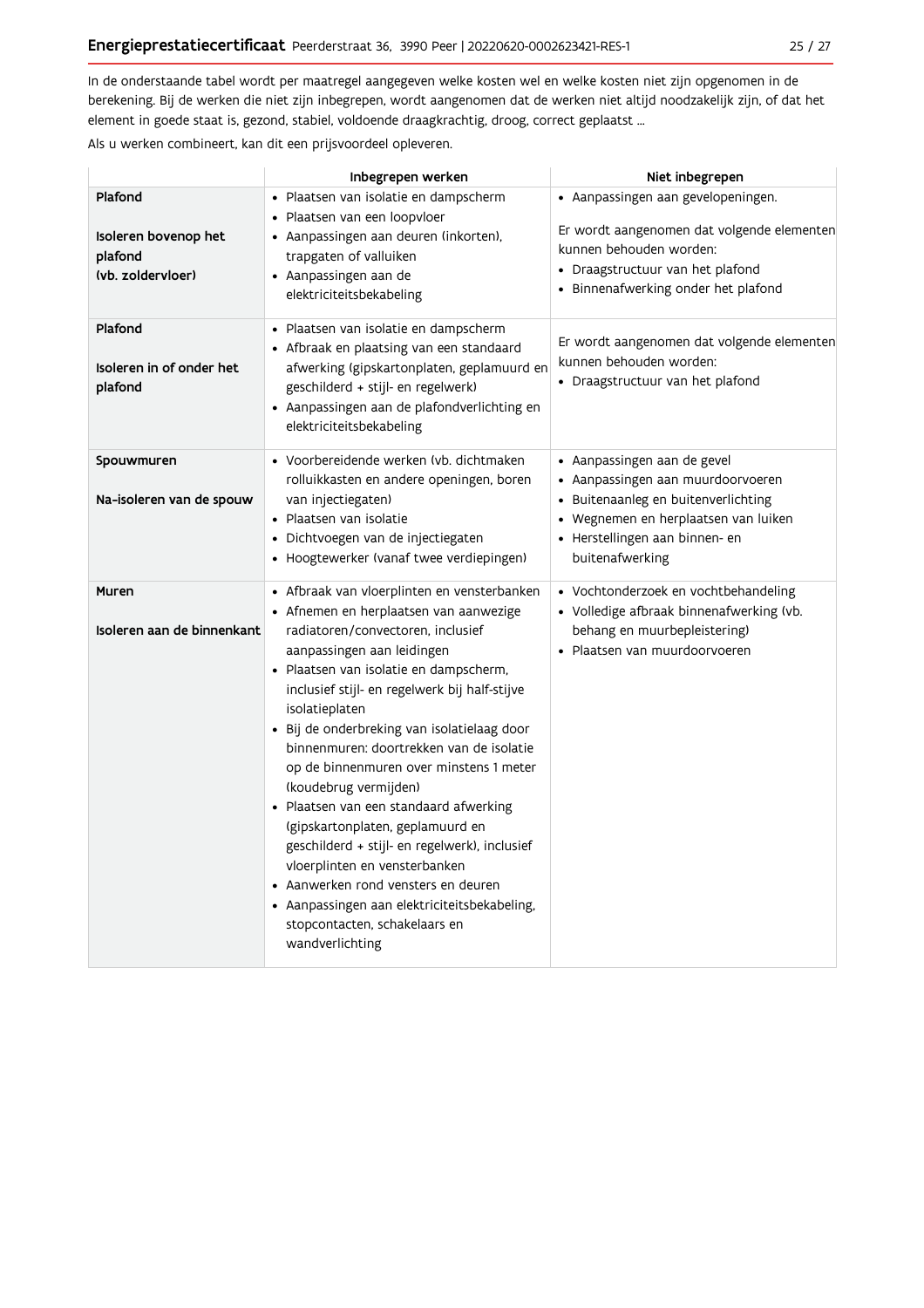### Energieprestatiecertificaat Peerderstraat 36, 3990 Peer | 20220620-0002623421-RES-1

| × |  |
|---|--|
|   |  |

| Muren<br>Isoleren aan de buitenkant                                                                                                          | • Afzagen van bestaande dorpels<br>• Afbraak van regenwaterafvoerbuizen<br>· Vergroten van de dakranduitsprong bij een<br>deel van de gevels.<br>· Plaatsen van isolatie<br>Plaatsen van een standaardgevelafwerking =<br>gemiddelde van<br>· Sierbepleistering 25 mm (mineraal<br>gebonden)<br>• Vezelcementplaten<br>• Houten beplanking (ceder en merbau)<br>• Strokenbekleding met laminaat 8 mm<br>• Thermisch veredeld hout<br>• Steenstrips<br>Aanwerken rond vensters en deuren<br>Plaatsen van muurdoorvoeren<br>· Plaatsen van nieuwe dorpels<br>· Plaatsen van regenwaterafvoerbuizen<br>· Stellingen (vanaf twee verdiepingen) | $\bullet\,$ Uitvlakken van de muren<br>• Aansluiting met reeds aanwezige dakisolatie<br>· Afbraak van de gevelsteen bij spouwmuren<br>• Aanpassingen aan buitenaanleg,<br>buitenkranen, buitenverlichting<br>· Aanpassingen aan luifels, dakgoten,<br>zonwering en luiken<br>• Afwerking bij muren die grenzen aan een<br>onverwarmde binnenruimte zoals een<br>garage of kelder |
|----------------------------------------------------------------------------------------------------------------------------------------------|--------------------------------------------------------------------------------------------------------------------------------------------------------------------------------------------------------------------------------------------------------------------------------------------------------------------------------------------------------------------------------------------------------------------------------------------------------------------------------------------------------------------------------------------------------------------------------------------------------------------------------------------|----------------------------------------------------------------------------------------------------------------------------------------------------------------------------------------------------------------------------------------------------------------------------------------------------------------------------------------------------------------------------------|
| Vloeren niet op volle grond •<br>Isoleren aan de onderkant<br>(vb. boven een<br>(kruip)kelder, garage of<br>carport, uitkragende<br>vloeren) | Plaatsen van vochtbestendige isolatie,<br>inclusief stijl- en regelwerk bij half-stijve<br>isolatieplaten<br>· Plaatsen van een standaard<br>buitenafwerking (alleen bij vloeren boven<br>een onverwarmde ruimte, zoals een garage<br>of boven een buitenruimte) = gemiddelde<br>van<br>· Gipskartonplaten (geplamuurd en<br>geschilderd)<br>· Verniste houten planken (Meranti, Rood<br>Noors Grenen)                                                                                                                                                                                                                                     | • Aanpassingen aan de verlichting<br>· Aanpassingen aan kabels en leidingen die<br>bevestigd zijn tegen de vloer (deze kunnen<br>in de isolatie ingewerkt worden)<br>Er wordt aangenomen dat de (kruip)kelder<br>toegankelijk is voor werken; anders gelden er<br>andere uitvoeringswijzen en prijzen. Deze zijn<br>niet in dit EPC opgenomen.                                   |
| Vensters vervangen                                                                                                                           | · Afbraak en plaatsen van nieuwe draai-kip<br>vensters (gangbare maten en vormen,<br>gemiddelde prijs van hout, aluminium en<br>PVC)<br>Plaatsen van ventilatieroosters bij een deel<br>$\bullet$<br>van de vensters (tenzij mechanische<br>ventilatie aanwezig is)<br>Plaatsen van nieuwe vensterbanken<br>· Plaatsen van dorpels bij de vervanging van<br>glasbouwstenen door vensters<br>• Herstellingen aan binnen- of<br>buitenafwerking<br>· Plaatsen van dichtingsvoegen met de gevel<br>• Een hijstoestel                                                                                                                          | · Toeslag voor bijzondere afmetingen en<br>vormen<br>• Toeslag voor bijzonder beslag, sloten of<br>beglazing met specifieke eigenschappen of<br>versieringen<br>· Rolluiken en rolluikkasten<br>• Vliegenramen                                                                                                                                                                   |